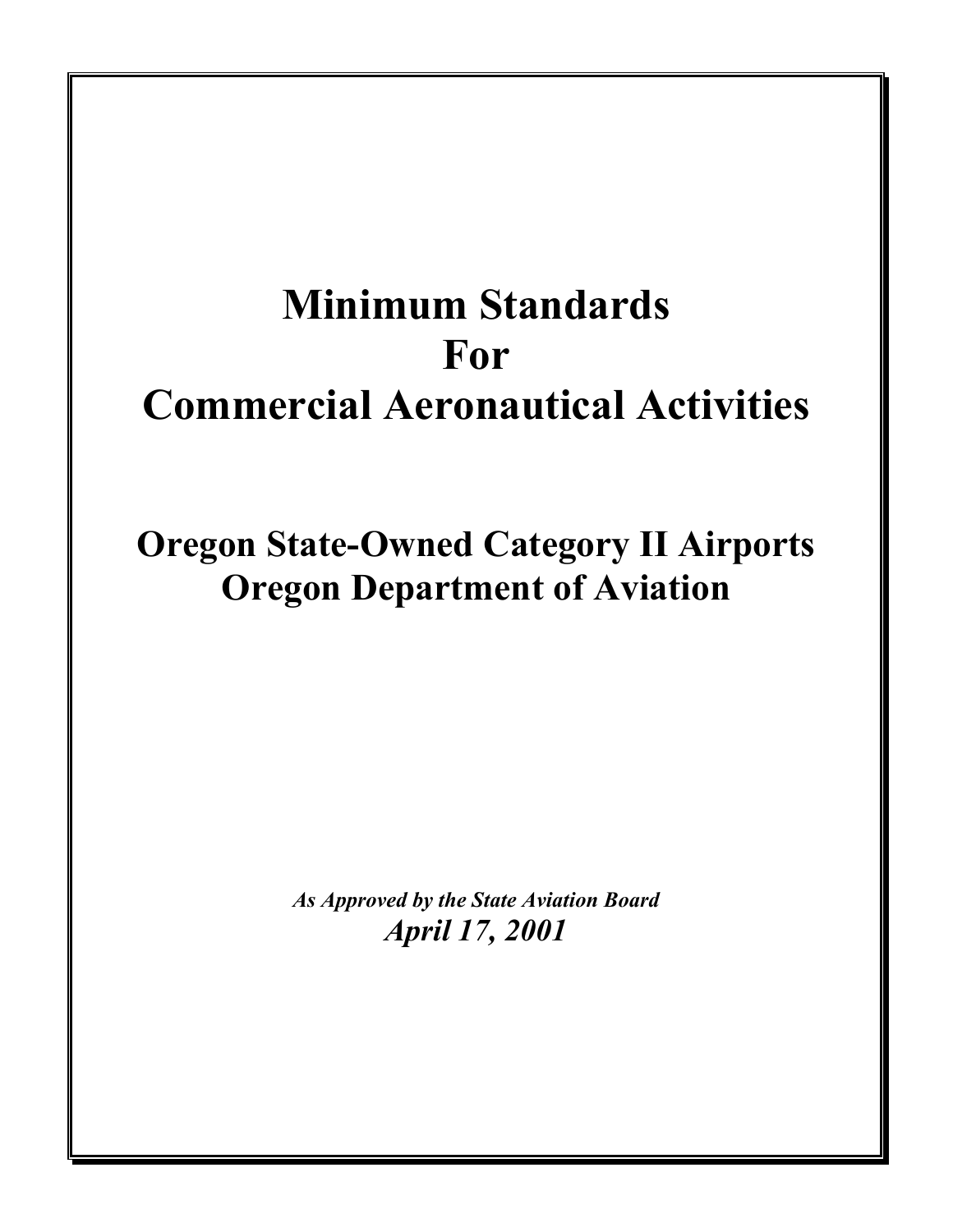# **Table of Contents**

# **Section 1 Authority for and Purpose of Minimum Standards Page**  1.1 Compliance with Federal Law ........................................................... 5 1.2 Compliance with State Law ............................................................... 5 1.3 Commercial Activity Authorization................................................... 7 1.4 Operational Regulations..................................................................... 7 1.5 Purpose of Minimum Standards......................................................... 8 **Section 2 Definitions**  2.1 Definitions........................................................................................ 10 **Section 3 Application of Minimum Standards**  3.1 General Application Requirements.................................................. 18 3.2 Activities not covered by minimum standards................................. 19 3.3 Waivers or modifications ................................................................. 19 3.4 Application of minimum standards to through the fence operators. 19 3.5 Minimum standards review, revisions and amendments ................. 20 3.6 Enforcement ..................................................................................... 21 **Section 4 Business Operations**  4.1 Employee Conduct and Customer Service Emphasis ...................... 22 4.2 Management Control and Supervision............................................. 22 4.3 Personnel Training and Certification ............................................... 22

4.4 Interference with Utilities ................................................................ 22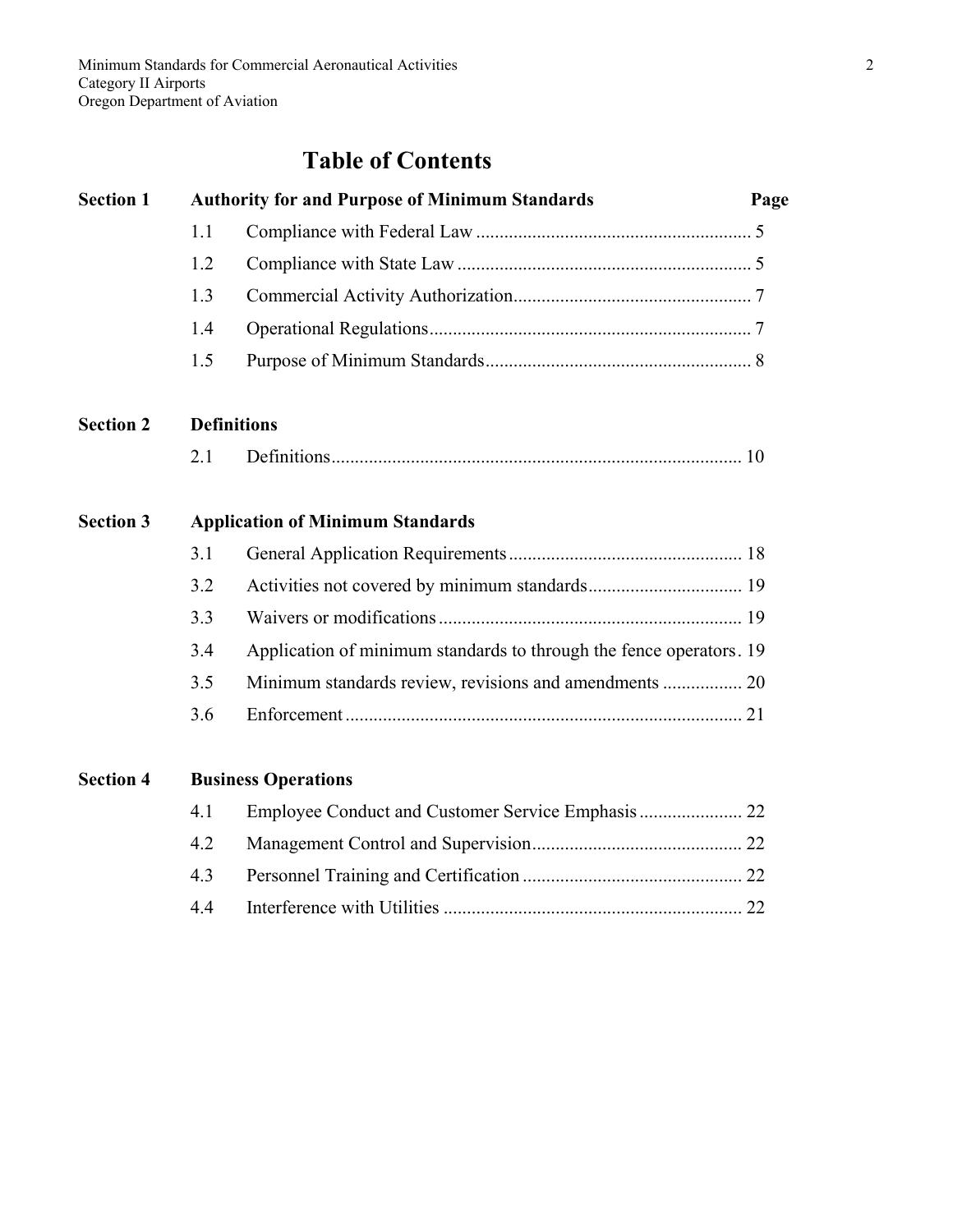| <b>Section 5</b> | <b>Minimum Standards for Fixed Base Operators (FBOs)</b> |                                                                              |    |  |
|------------------|----------------------------------------------------------|------------------------------------------------------------------------------|----|--|
|                  | 5.1                                                      |                                                                              |    |  |
|                  | 5.2                                                      |                                                                              |    |  |
|                  | 5.3                                                      |                                                                              |    |  |
|                  | 5.4                                                      |                                                                              |    |  |
|                  | 5.5                                                      |                                                                              |    |  |
|                  | 5.6                                                      |                                                                              |    |  |
|                  | 5.7                                                      |                                                                              |    |  |
| <b>Section 6</b> |                                                          | <b>Minimum Standards for Specialized Aviation Service Operations (SASOs)</b> |    |  |
|                  | 6.1                                                      |                                                                              |    |  |
|                  | 6.2                                                      |                                                                              |    |  |
|                  | 6.3                                                      |                                                                              |    |  |
|                  | 6.4                                                      |                                                                              |    |  |
|                  | 6.5                                                      |                                                                              |    |  |
|                  | 6.6                                                      |                                                                              |    |  |
|                  | 6.7                                                      |                                                                              |    |  |
|                  | 6.8                                                      |                                                                              |    |  |
|                  | 6.9                                                      |                                                                              |    |  |
|                  | 6.10                                                     |                                                                              |    |  |
|                  | 6.11                                                     |                                                                              |    |  |
|                  | 6.12                                                     |                                                                              | 39 |  |
| <b>Section 7</b> |                                                          | <b>Minimum Standards for Mobile Service Providers</b>                        |    |  |
|                  | 7.1                                                      |                                                                              |    |  |
| <b>Section 8</b> | <b>Self Fueling</b>                                      |                                                                              |    |  |
|                  | 8.1                                                      |                                                                              |    |  |
|                  | 8.2                                                      |                                                                              |    |  |
|                  | 8.3                                                      |                                                                              |    |  |
|                  | 8.4                                                      |                                                                              |    |  |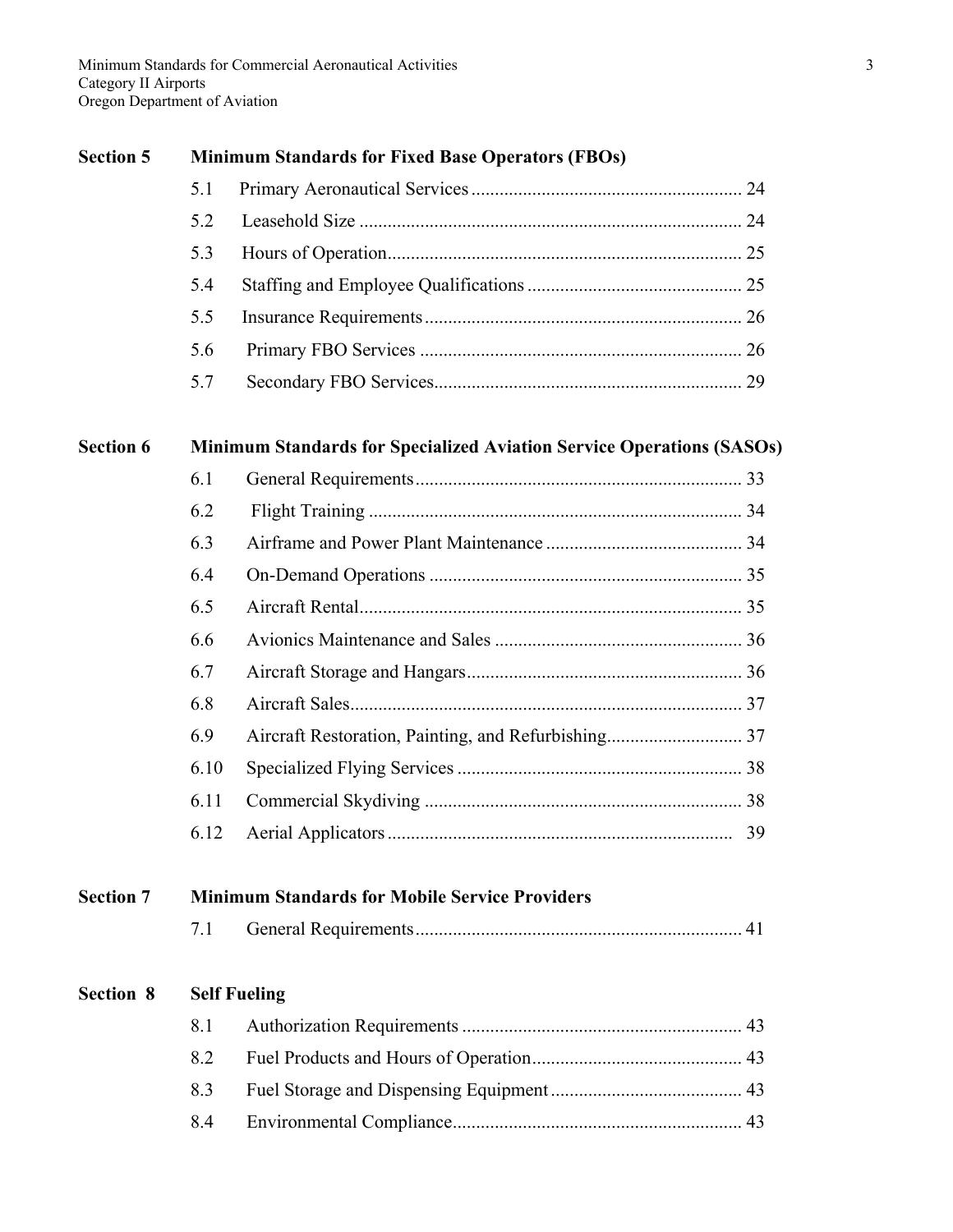|--|--|--|

# **Section 9 Flying Clubs**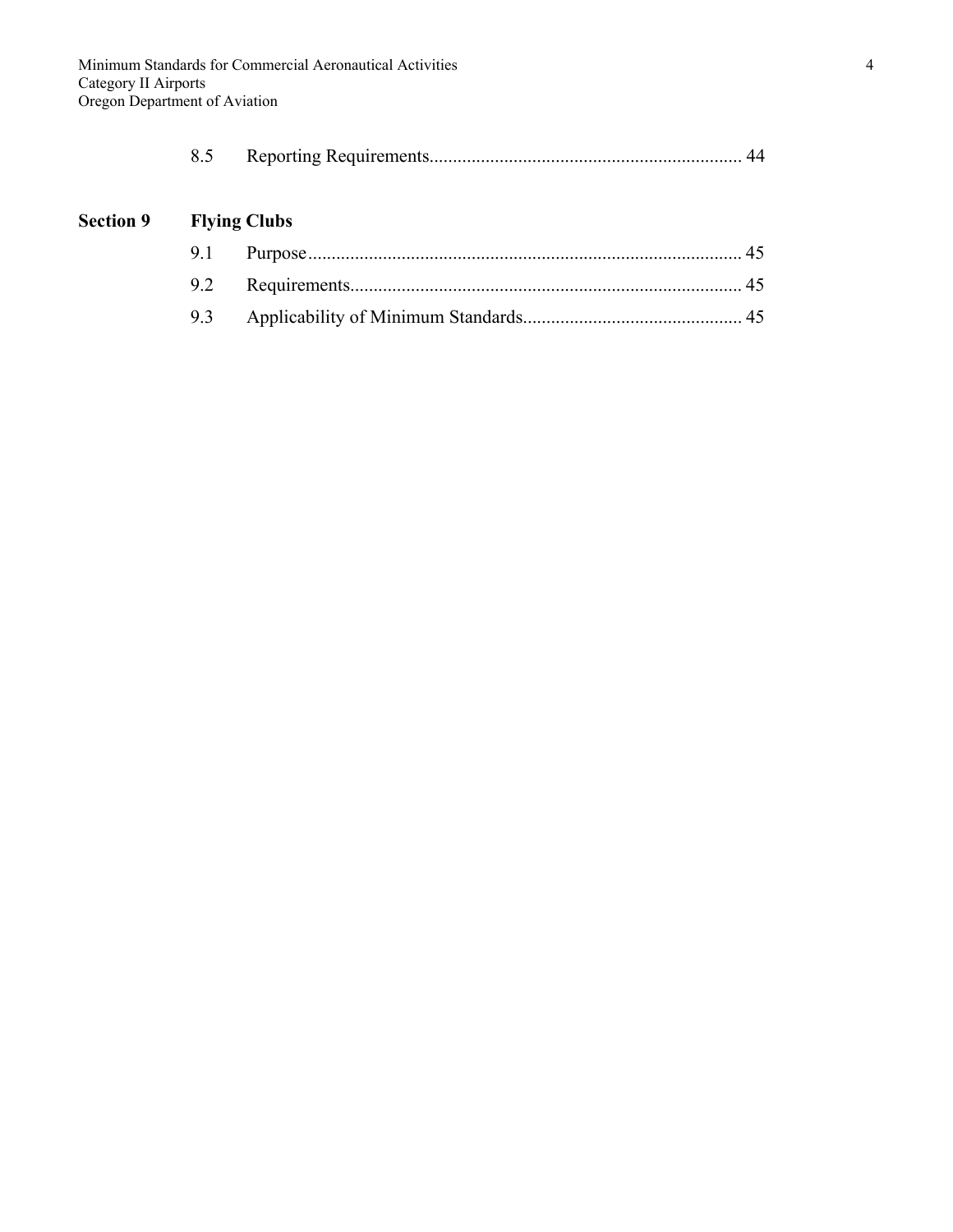#### **SECTION 1 AUTHORITY FOR AND PURPOSE OF MINIMUM STANDARDS**

#### **1.1 Compliance with Federal Law**

 All of those airports identified by the Oregon State Aviation Plan as Category II airports have been developed and improved with Federal Aviation Administration Airport Improvement Program (AIP) funds.

 The adoption of minimum standards for commercial aeronautical activities for Category II airports is intended to comply with federal law prohibiting the grant of exclusive rights to use an airport that has received federal funding through AIP funds. The adoption of minimum standards is highly recommended by the FAA as a means to comply with federal law and regulations concerning exclusive rights. The FAA does not require the adoption of minimum standards, but recommends adoption to ensure that an airport is managed in compliance with federal law. The State Aviation Board intends to comply with federal law and in particular with FAA Advisory Circular 150/5190-5 (Exclusive Rights and Minimum Standards For Commercial Aeronautical Activities, effective April 7, 2000).

#### **1.2 Compliance with State Law**

 The Oregon State Aviation Board is authorized to "perform such acts, adopt or amend and issue such orders, rules and regulations, and make, promulgate and amend such minimum standards, all consistent with the provisions of this chapter, as it considers necessary to carry out the provision of this chapter and to perform its duties thereunder. ORS 835.035(1).

 The Board is to exercise and perform all authority, power and duty delegated to it "in all respects commensurate with and for the purpose of protecting and insuring the general public interest and safety, the safety of persons receiving instruction concerning, or operating, or using or traveling in aircraft, and of persons or property on land or water, and to develop and promote aviation in this state." ORS 835.035(3).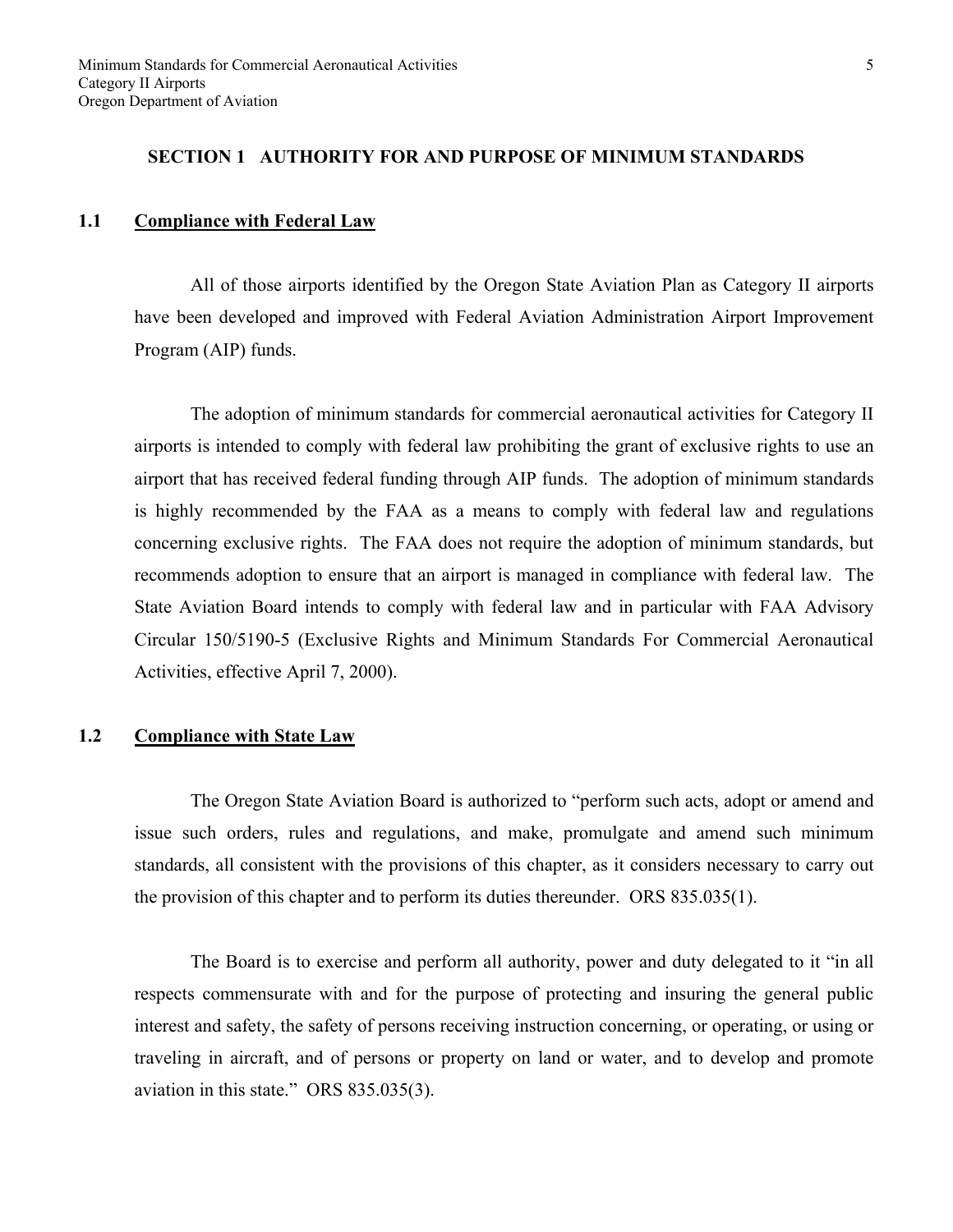Any such exercise is also limited by the requirement that all state rules and regulations "be kept in conformity with, and limited to, as nearly as may be, the then current federal legislation governing aviation, the regulations promulgated thereunder, and rules and standards issued from time to time pursuant thereto." ORS 835.040.

 ORS 836.025 gives the Department of Aviation the authority to operate state-owned airports and to "plan, establish, construct, enlarge, improve, maintain, equip, operate, regulate, protect and police airports and air navigation facilities, either within or without the state." An airport is defined in ORS 836.005(3) as

> Any area of land or water, within or without this state, that is used, or intended for use, for the landing or take-off of aircraft, and any appurtenant areas that are used, or intended for use, for airport buildings or other airport facilities or rights of way, together with all airport buildings or other airport facilities located thereon.

 Oregon law defines airports as the land that is used, or intended for use, for airport buildings or facilities. The actual ownership of the land is not a limiting factor in that definition. As a result, a state airport includes not just the land owned by the Oregon Department of Aviation on behalf of the state, but all land appurtenant to the state-owned land that is used, or intended for use, for airport buildings or facilities. The board and department recognize their obligations on behalf of the state-owned airports include regulation of aviation activities on property that accesses the state-owned land for landing and takeoff of aircraft via "through the fence" agreements.

 With respect to commercial activities at state airports, ORS 836.055 provides that the Department may enter into "contracts, leases and other arrangements for a term not exceeding 30 years with any persons." The Department may "grant the privilege of using or improving such airport or air navigation facility or any portion or facility thereof or space therein for commercial purposes." ORS 836.055(1)(a). "In each such case the department may establish the terms and conditions and fix the charges, rentals or fees for the privileges or services." ORS 836.055(2).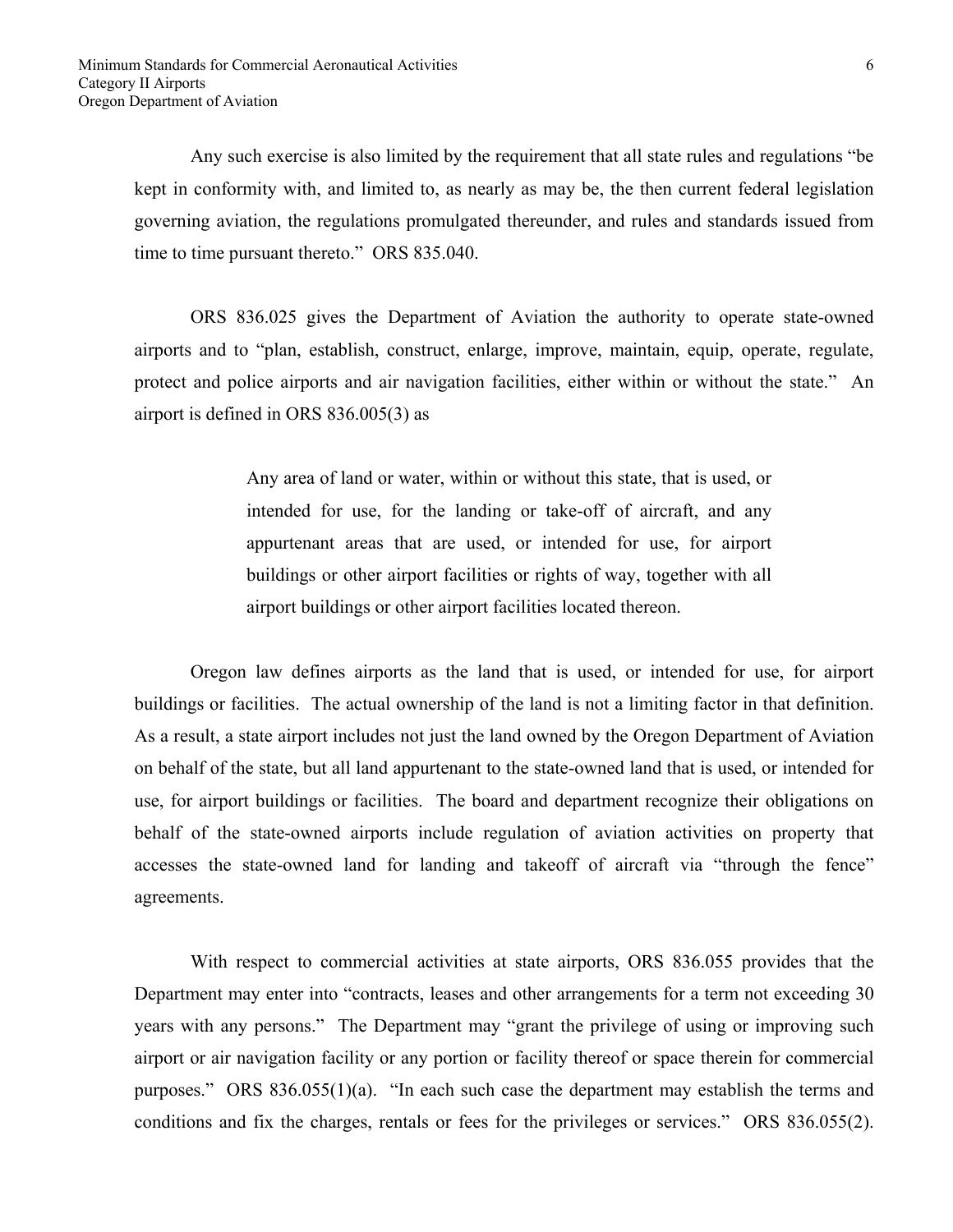These "terms and conditions" established for commercial activities may be applied to any grant of the privilege of using or improving the airport, including to those who use the airport with a "through the fence" agreement from private property adjacent to the state-owned portion of the airport.

## **1.3 Commercial Activity Authorization**

 When ODA determines that a person is engaged or proposes to engage in commercial activity at a state-owned airport, ODA may grant that person permission to do so, may issue that person a permit with restrictions or conditions, may require the person to enter into a lease or agreement with ODA, or may deny such permission. ODA will consider the following criteria in determining if a commercial aeronautical activity will be authorized to conduct business:

- 1. The terms and conditions of any pre-existing commercial operators at the airport providing comparable services.
- 2. The impact of the new commercial on public safety and convenience. ODA will impose conditions and restrictions necessary to ensure safety in the air and on the ground, and to preserve unobstructed traffic patterns and runway approaches.
- 3. The amount of space at the airport, the customary uses of the airport, and the compatibility of the new commercial activity with present and planned development at the airport.
- 4. The degree to which the new commercial activity complies with federal, state and local laws and regulations, including land use regulations.
- 5. Whether the new commercial activity is conducted for profit or non-profit and its promotion of aviation, safety or education.

# **1.4 Operational Regulations**

 The Oregon Administrative Rules, OAR 738-50-0010 to 0090 (Aurora State Airport Aircraft Operation Regulations) state rules regulating aircraft taxiing, landing, take-off, airport traffic patterns, helicopters, gliders, balloons, parachutists, ultralight aircraft, agricultural operations and other miscellaneous activities at Aurora State Airport. Each commercial operator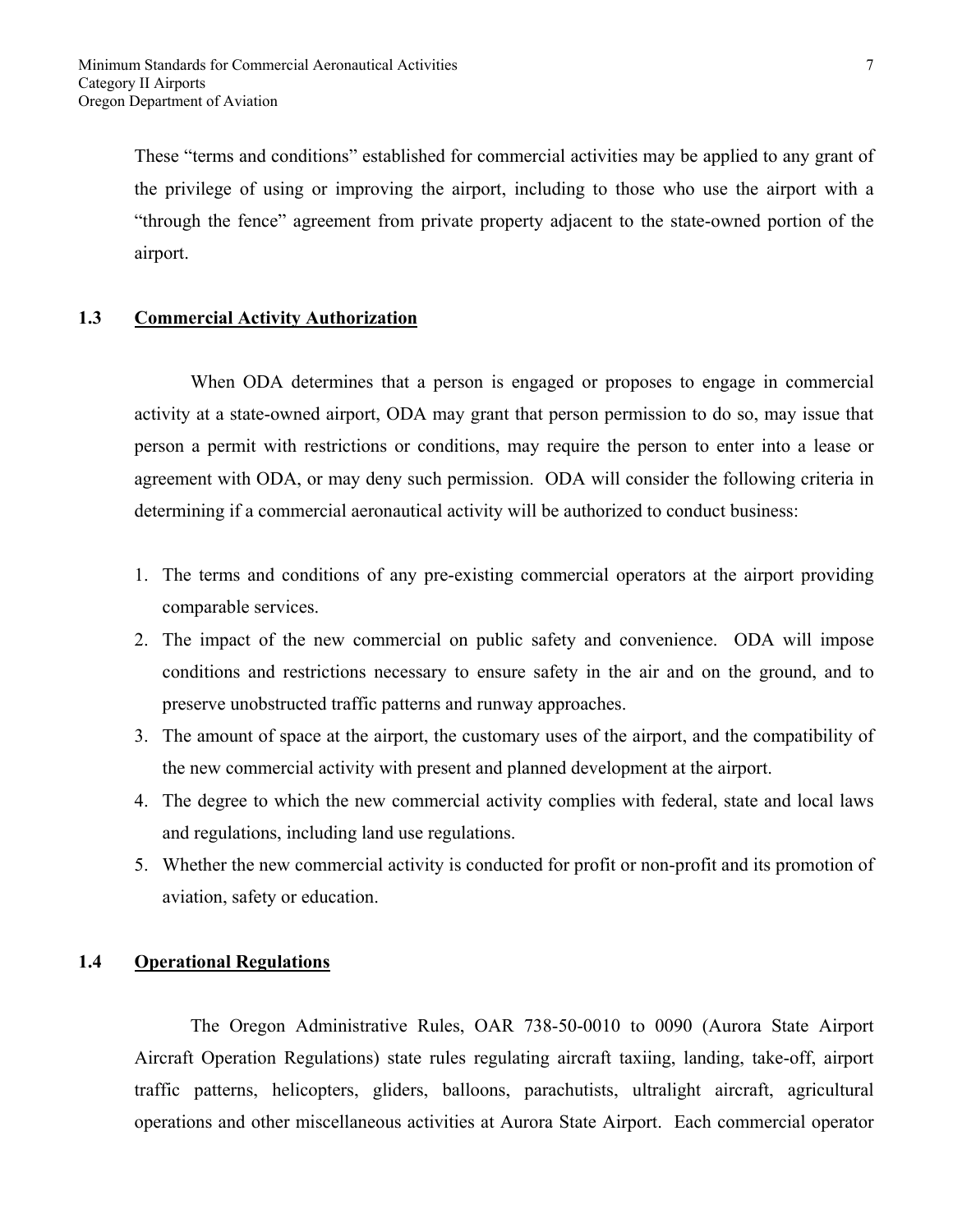at the airport shall abide by these rules and regulations for the safe, orderly and efficient operation of the airport.

#### **1.5 Purpose of Minimum Standards**

 Minimum standards are intended to help meet the State Aviation Board's goals. These include developing aviation as an integral part of Oregon's transportation network; creating and implementing strategies to protect and improve Oregon's aviation system; encouraging aviationrelated economic development; supporting aviation safety and education; and increasing commercial air service and general aviation in Oregon. In addition, the Board adopts these standards to ensure that:

- Any person who uses or accesses state-airport property or facilities for commercial activity shall compensate the state at fair market value (fair market rent) for such use and privileges.
- No person receives a competitive advantage through free or less-than-fair market value (rent) to utilize state facilities when other comparable commercial operators are compensating the state at fair market value (rent) for the same use.
- Airport public areas, roads, taxiways, runways and aprons remain available and open for public aeronautical use.

 Minimum standards are adopted to provide the threshold entry requirements for those persons desiring to provide commercial aeronautical services to the public at the airport. The minimum standards are established based upon the conditions at the individual airport, the existing and planned facilities at the airport, and the current and future aviation role of the airport. The prospective commercial aeronautical operator shall agree to offer the described minimum level of services in order to obtain an agreement, permit or lease to operate at the airport. In summary, the airport minimum standards establish the minimum requirements to be met by individuals and companies for the privilege of providing commercial aeronautical services at the airport. All operators are encouraged to exceed the "minimum" in terms of quality of facilities and services.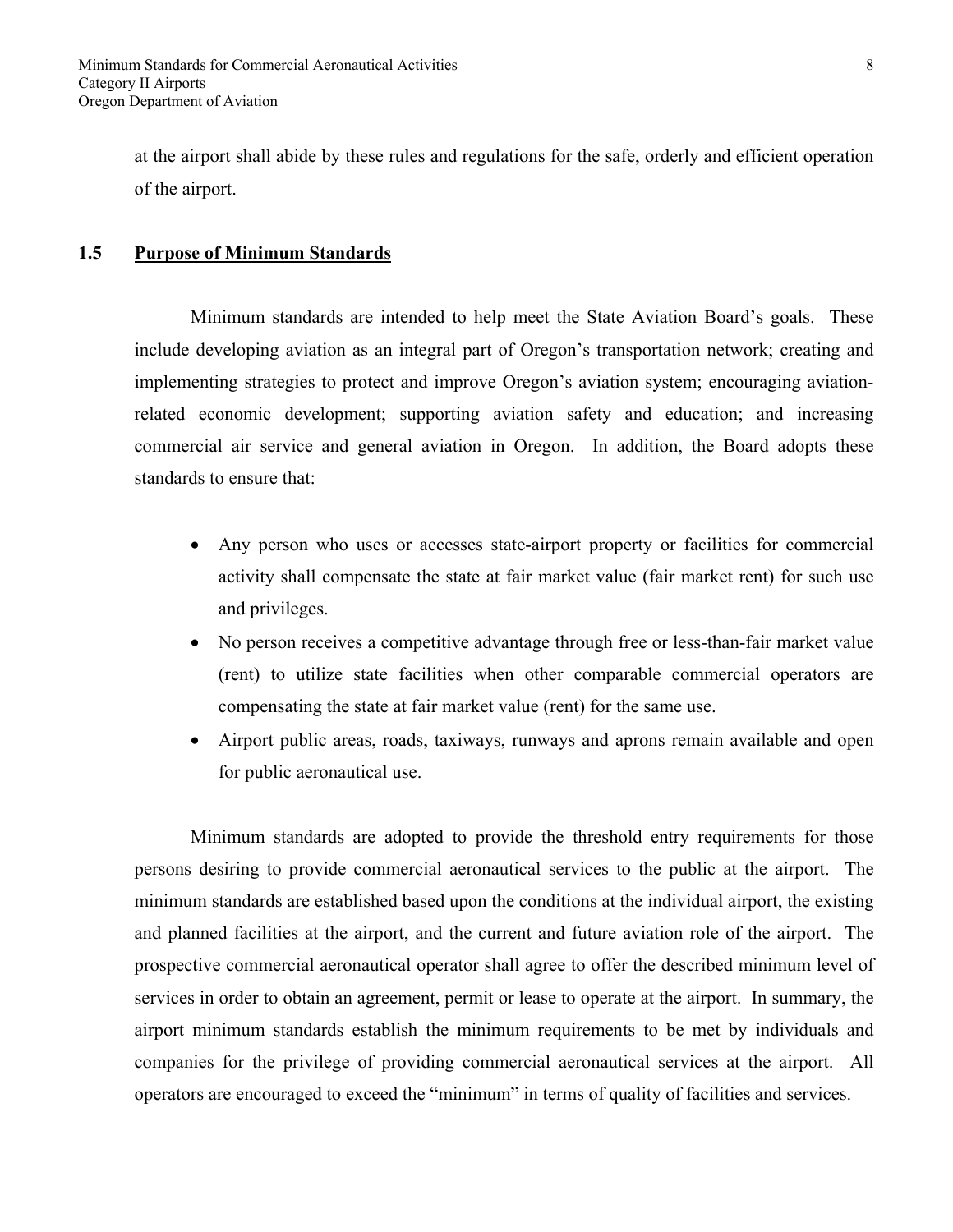The implementation of minimum standards will assist ODA in the management of Category II airports by:

- 1. Establishing uniform requirements and their application to all prospective operators.
- 2. Maintaining compliance with federal grant assurances.
- 3. Maintaining the orderly and efficient development of an airport and the airport's commercial aeronautical services.
- 4. Establishing a consistent level of entry into aeronautical service.
- 5. Ensuring adequate services and facilities by FBO operators to meet the needs of airport users.

 These minimum standards are established specifically for Category II airports located near urban areas with high aircraft traffic volume and a high demand for airport space. The Oregon airport system is an important component of the state's overall transportation network. The airports generate economic growth and livability throughout the state. In addition to the federal grant assurance obligations, the Oregon Department of Aviation has established minimum standards to foster safe, efficient, and high quality commercial aeronautical services for the airport users and tenants.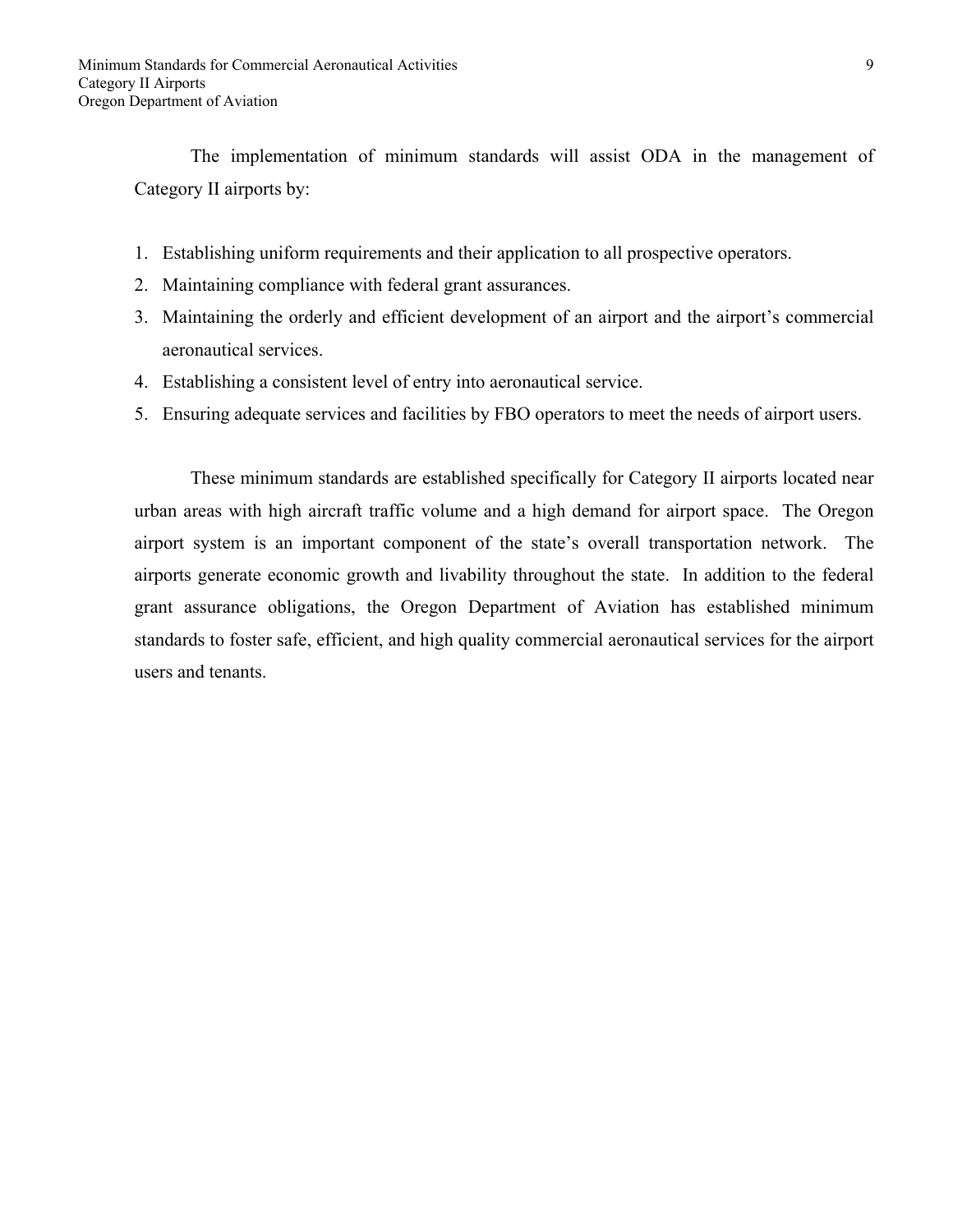#### **SECTION 2 DEFINITIONS**

#### **2.1 Definitions**

All definitions contained in this section apply to the Oregon Department of Aviation Minimum Standards, Rules and Regulations, Rates and Charges Policy, and Leasing Policies regarding State-owned Airports. Definitions are taken from Oregon Revised Statutes, Oregon Administrative Rule, Federal Aviation Regulations, Federal Aviation Administration Advisory Circulars, U.S. Department of Transportation Aeronautical Information Manual, and other sources as appropriate.

#### **A. Aircraft**

*(1) Aircraft -* any contrivance used or designed for navigation or flight in the air but does not mean a one-person motorless glider that is launched from the earth's surface solely by the operator's power.

*(2) Aircraft Fuel -* all flammable liquids composed of a mixture of selected hydrocarbons expressly manufactured and blended for the purpose of effectively and efficiently operating an internal combustion, jet, or turbine engine, which meet the standards of ASTM D910- Latest(AVGAS) and D1655-Latest(JETA).

*(3) Aircraft Operation -* an aircraft arrival at, or departure from, the airport.

*(4) Aircraft Owner -* a person or entity holding legal title to an aircraft, or any person having exclusive possession of an aircraft.

*(5) Aircraft Parking and Storage Areas -* those hangar and apron locations of the Airport designated by the ODA Director or Airport Manager for the parking and storage of aircraft.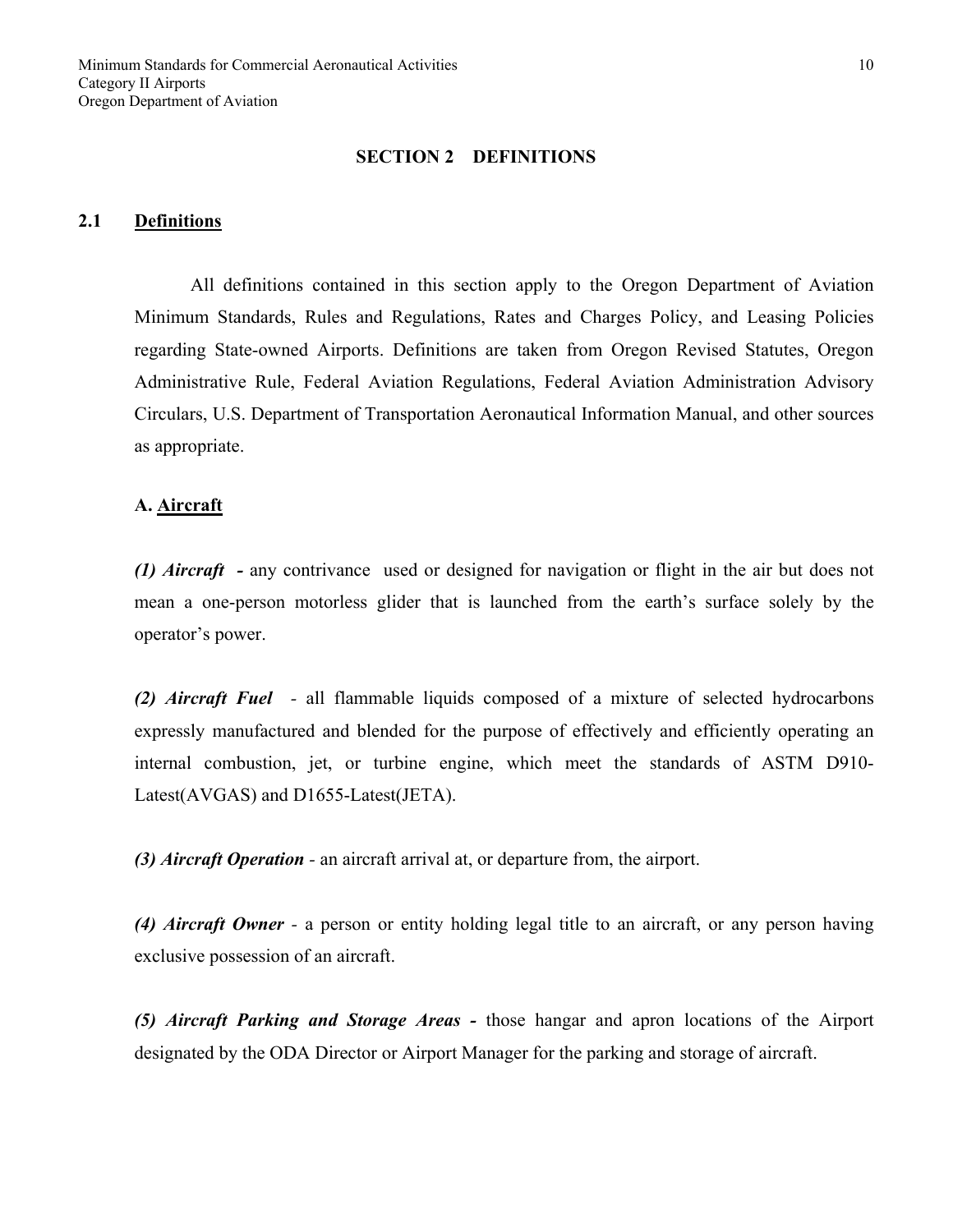*(6) Aircraft Rental* **-** the commercial operation of renting or leasing aircraft to the public for compensation.

*(7) Aircraft Sales* - the sale of new or used aircraft through brokerage, ownership, franchise, distributorship, or licensed dealership.

*(8) Based Aircraft* - an aircraft which the owner physically locates at the airport for an undetermined period, and whenever absent from the Airport, its owner intends to return the aircraft to the airport for long-term storage.

*(9) On-Demand Operation* – any operation for compensation or hire as defined in FAR Part 119.

#### **B. General**

*(1) Aeronautical Activity -* any activity or service conducted at the Airport that involves, makes possible, or is required for the operation of aircraft, or which contributes to or is required for the safety of such operations. These activities include, but are not limited to, on-demand operations, aircraft fueling, aircraft storage, flight training, aircraft rental, aircraft sales, aircraft repair and maintenance, and any other activities, which because of their relationship to the operation of aircraft can appropriately be regarded as an "aeronautical activity."

*(2) Airframe and Power Plant Maintenance* - the commercial operation of providing airframe and power plant services, which includes any of the following: the repair, maintenance, inspection, constructing, and making of modifications and alterations to aircraft, aircraft engines, propellers and appliances including the removal of engines for major overhaul. This category of service also includes the sale of aircraft parts and accessories.

*(3) Airport* **-** means any area of land or water, within or without this state, that is used, or intended for use, for the landing and take-off of aircraft, and any appurtenant areas that are used, or intended for use, for airport buildings or other airport facilities or rights of way, together with all airport buildings and facilities located thereon.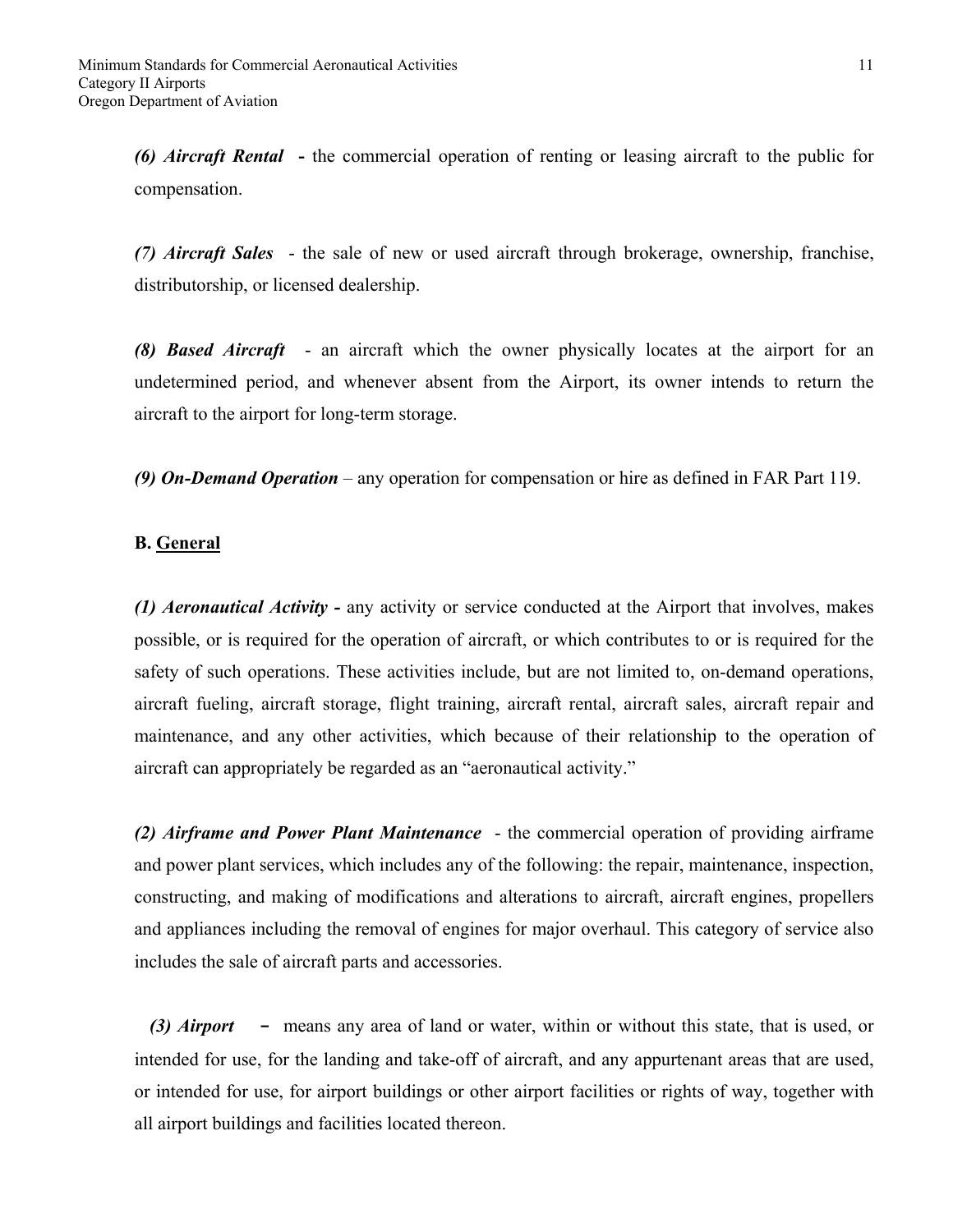*(4) Airport Layout Plan* - the plan of an airport showing the layout of existing and proposed airport facilities, which has been approved by the FAA.

*(5) Commercial Activity* - the conduct of any aspect of a business, concession, operation, or agency in order to provide goods or services to any person for compensation or hire. An activity is considered a commercial activity regardless of whether the business is nonprofit, charitable, or tax-exempt.

*(6) Commercial Operator (Operator)* - a person, firm, corporation, or other entity conducting commercial aeronautical services or activities at the Airport for compensation or hire.

*(7) Exclusive Right* - a power, privilege, or other right excluding or debarring another from enjoying or exercising a like power, privilege, or right. An exclusive right can be conferred either by express agreement, by the imposition of unreasonable standards or requirements, or by any other means.

*(8) General Aviation -* all civil aviation operations other than scheduled air services and nonscheduled air transport operations for remuneration or hire.

*(9) Hazardous Material -* any substance, waste, or material which is toxic, explosive, corrosive, flammable, infectious, radioactive, carcinogenic, mutagenic, or otherwise hazardous, and is or becomes regulated by any governmental authority, agency, department, commission, board, agency or instrumentality of the United States, the State of Oregon, or any political subdivision thereof, and the presence of which requires investigation, removal and/or remediation.

*(10) Minimum Standards -* the qualifications or criteria, which may be established by the Airport owner as the minimum requirements that shall be met by businesses engaged in on-airport aeronautical activities for the right to conduct those activities. These "operating" Minimum Standards are different from and not related to the Airport "dimensional & layout" minimum standards described in the Oregon Administrative Rules 738, Division 20.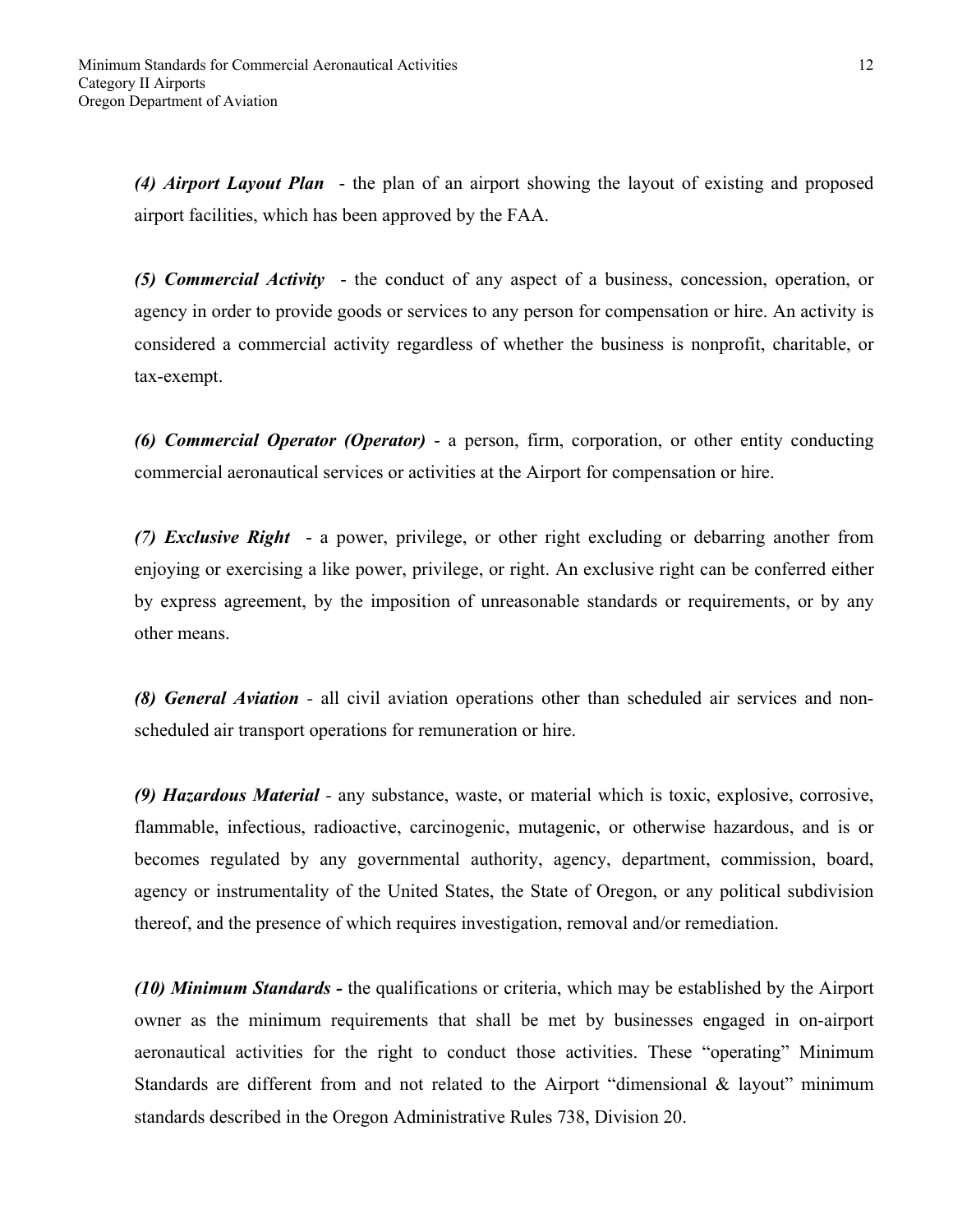# **C. Governmental**

*(1) ODA* - the Oregon Department of Aviation (formerly the Oregon Department of Transportation-Aeronautics Division) established by the Oregon State Legislature on July 1, 2000.

*(2) Director -* the duly appointed Oregon Department of Aviation Director or the Director's designee.

*(3) Airport Manager –* The designated individual or duly authorized individual appointed by the Director to administer and manage all operations of the Airport and Airport facilities, and to supervise all Airport projects.

*(4) Airport Categories -* The five categories of Oregon State-owned airports as defined in the Oregon Aviation Plan dated February 2000:

| <b>CATEGORY</b>                  | <b>SIGNIFICANT FUNCTION</b>                | <b>DESIGNATION CRITERIA</b>           |
|----------------------------------|--------------------------------------------|---------------------------------------|
| 1) Commercial Service            | Accommodate scheduled major/national       | Scheduled commercial service          |
| <b>Airports</b>                  | or regional/commuter commercial air        |                                       |
|                                  | carrier service                            |                                       |
| 2) Business or High Activity     | aviation<br>Accommodate<br>corporate       | 30,000 or more annual operations, of  |
| <b>General Aviation Airports</b> | including<br>business<br>activity<br>jets, | which a minimum of 500 are            |
|                                  | helicopters, and other general aviation    | business related (turbine) aircraft.  |
|                                  | activities.                                | Business use heliports.               |
| 3) Regional or General           | Accommodate a wide range of general        | 30,000<br>Generally<br>than<br>less   |
| <b>Aviation Airports</b>         | aviation users for large service areas in  | operations                            |
|                                  | outlying parts of Oregon. Many also        | Geographically significant locations  |
|                                  | accommodate seasonal regional fire         | with multiple communities in the      |
|                                  | response activities with large aircraft.   | near service area. Nearest Category I |
|                                  |                                            | airport is more than 90 minutes       |
|                                  |                                            | average travel time by road.          |
| 4) Community General             | Accommodate general aviation users         | 2,500 or more annual operations or    |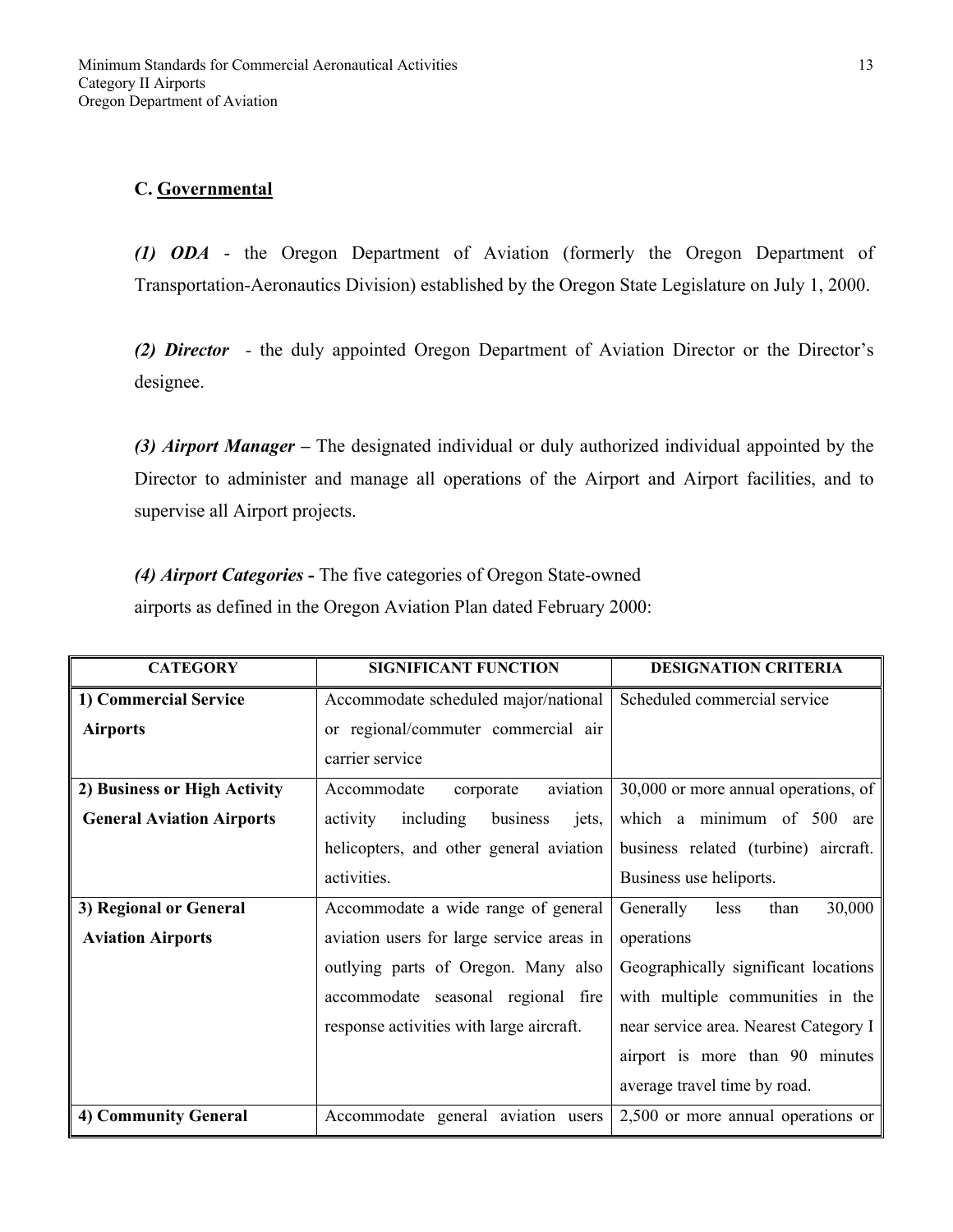| <b>Aviation Airports</b> | and local business activities.                                           | more than ten based aircraft. |
|--------------------------|--------------------------------------------------------------------------|-------------------------------|
| 5) Low Activity General  | Accommodate limited general aviation Less than 2,500 annual operations   |                               |
| <b>Aviation Airports</b> | use in smaller communities and remote   and ten or fewer based aircraft. |                               |
|                          | areas of Oregon. Provide emergency                                       |                               |
|                          | and                                                                      |                               |
|                          | Recreational use functions.                                              |                               |

*(5) FAA -* the Federal Aviation Administration.

*(6) FAR* - the Federal Aviation Regulations as published by the FAA.

# **D. Fueling**

*(1) Fueling or Fuel Handling -* the transportation, sale, delivery, dispensing, or draining of fuel or fuel waste products to or from aircraft.

*(2) Fuel Storage Area* - any portion of the Airport designated temporarily or permanently by ODA as an area in which aircraft fuel or any other type of fuel may be stored or loaded.

*(3) Self-Fueling* - Fueling an aircraft by the pilot using fuel pumps installed for that purpose. The fueling facility may or may not be attended by the owner/operator of such a facility. The use of this type of facility is not considered to be self-service.

*(4) Self-Service –* Fueling or maintenance of an aircraft on airport property, performed by the aircraft owner or operator in accordance with the airports reasonable standards or requirements and using fuel obtained by the aircraft owner from the source of his/her preference.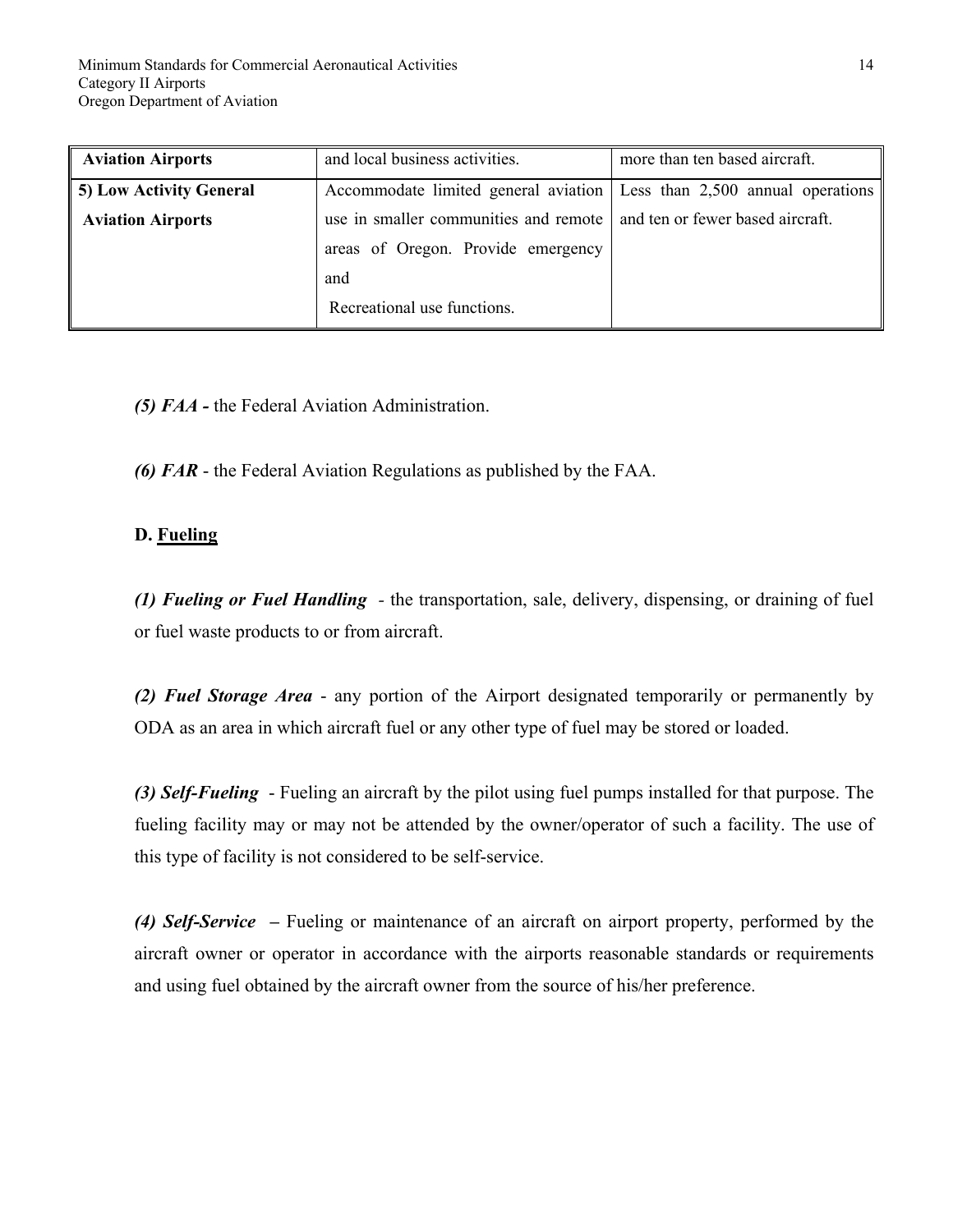# **E. Leases and Agreements**

*(1) Lease* **-** the written contract between the Oregon Department of Aviation and an Person (Lessee) specifying the terms and conditions under which an Person may occupy and operate from certain Airport facilities and/or property.

*(2) Sublease* - the written agreement stating the terms and conditions under which a third party Person leases space from a Lessee for the purpose of providing aeronautical services at the Airport.

*(3) Agreement* - the written agreement between the Oregon Department of Aviation and an Person specifying the terms and conditions under which the Person may conduct commercial aviation activities or access the airport property "through-the-fence."

*(4) Permit -* administrative approval issued by the Oregon Department of Aviation to a person or company to conduct a commercial aeronautical activity, and provide such services, to based and transient aircraft, only from facilities and locations where such services are authorized.

*(5) Person –*any individual, firm, partnership, corporation, company, association, jointstock association, or body politic; and includes any trustee, receiver, assignee, or other similar representative thereof.

*(6) Caretaker* - a Person under contract agreement with ODA to oversee, inspect, and maintain specific Airport facilities and operations.

*(7) Through-the-fence commercial operation* – a commercial activity that is directly related to the use of the airport but is developed or located off airport sponsor-owned property beyond the sponsor's control. It also includes services performed on the airport by individuals or companies, which may or may not have a lease or permit from the sponsor to perform such services.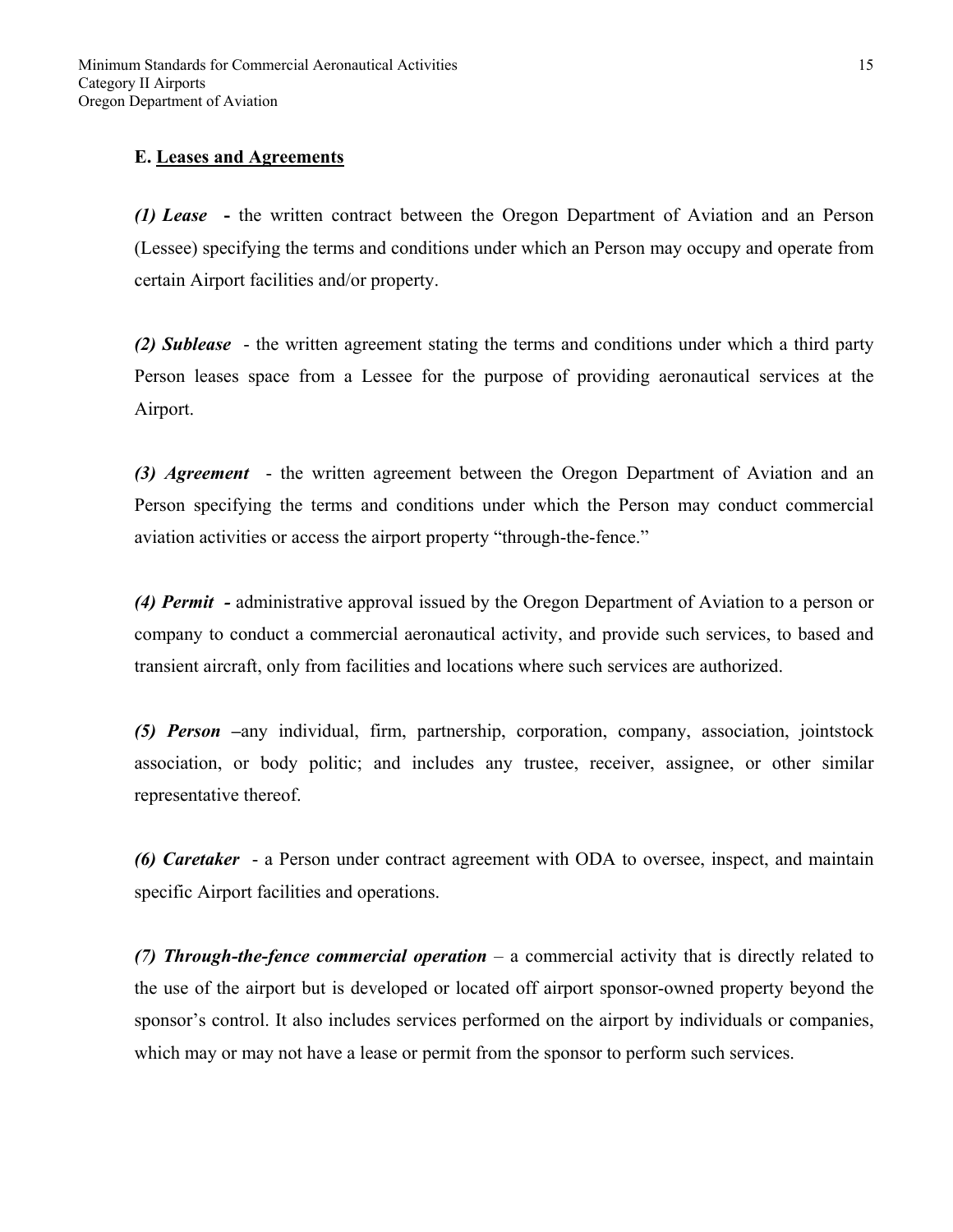# **F. Services**

*(1) Avionics Sales and Maintenance* - the commercial operation of providing for the repair and maintenance of aircraft radios, instruments and accessories. Such operation may include the sale of new or used aircraft radios, instruments and accessories.

*(2) Fixed Base Operator (FBO) -* a full service commercial operator who engages in the primary activity of aircraft refueling and a minimum of two (2) of the following secondary activities: airframe and power plant maintenance, flight training, aircraft rental, on-demand operations, avionics maintenance and sales, and aircraft storage/hangars rentals.

*(3) Flight Training* **-** the commercial operation of instructing pilots in dual and solo flight, in any aircraft, and related ground school instruction as necessary to complete a FAA written pilot's examination and flight check ride for various categories of pilots certificates and ratings.

*(4) Flying Club* – a non-commercial and nonprofit entity organized for the purpose of providing its members with any number of aircraft for their personal use and enjoyment. Aircraft must be vested in the name of the flying club owners on a pro-rata share, and the club may not derive greater revenue from the use of the aircraft than the cost to operate, maintain, and replace the aircraft.

*(5) Preventive Aircraft Maintenance -* maintenance that is not considered a major aircraft alteration or repair and does not involve complex assembly operations as listed in FAR Part 43, except for Item 22 in the Regulation. Item 22 involves the replacement of prefabricated fuel lines, and shall, for purposes of these regulations, be considered a major aircraft repair.

*(6) Specialized Aviation Service Operation (SASO)* - an aeronautical business that offers a single or limited service according to established Minimum Standards. Examples of a SASO include, but are not limited to: flight training, aircraft maintenance, on-demand operation or ambulance, aircraft sales, avionics maintenance and sales, and aircraft storage.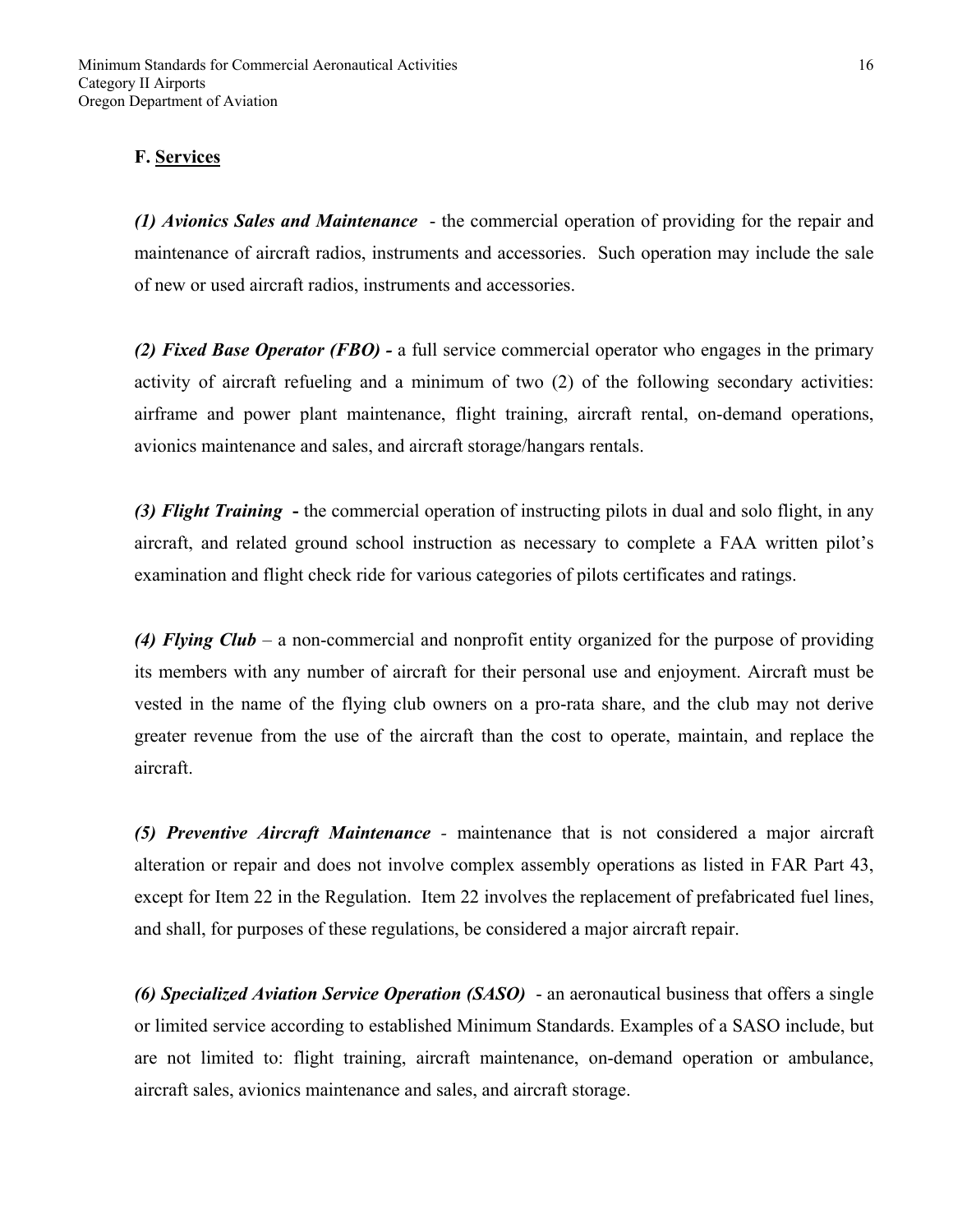*(7) Mobile Service Provider (MSP) – a* person or entity who provide commercial aeronautical services but does not operate out of owned or leased property on the airport**.** 

# **G. Infrastructure**

*(1) Roadway -* any street or road whether improved or unimproved, within the boundaries of the Airport and designated for use by ground vehicles.

*(2) Taxilane -* the portion of the Airport apron area, or any other area, used for access between taxiways and aircraft parking or storage areas.

*(3) Taxiway -* a defined path established for the taxiing of aircraft from one part of the Airport to another.

*(4) UNICOM* - a non-government communication facility which may provide airport information at certain airports.

*(5) Vehicle Parking Area -* any portion of the Airport designated and made available temporarily or permanently by ODA for the parking of vehicles.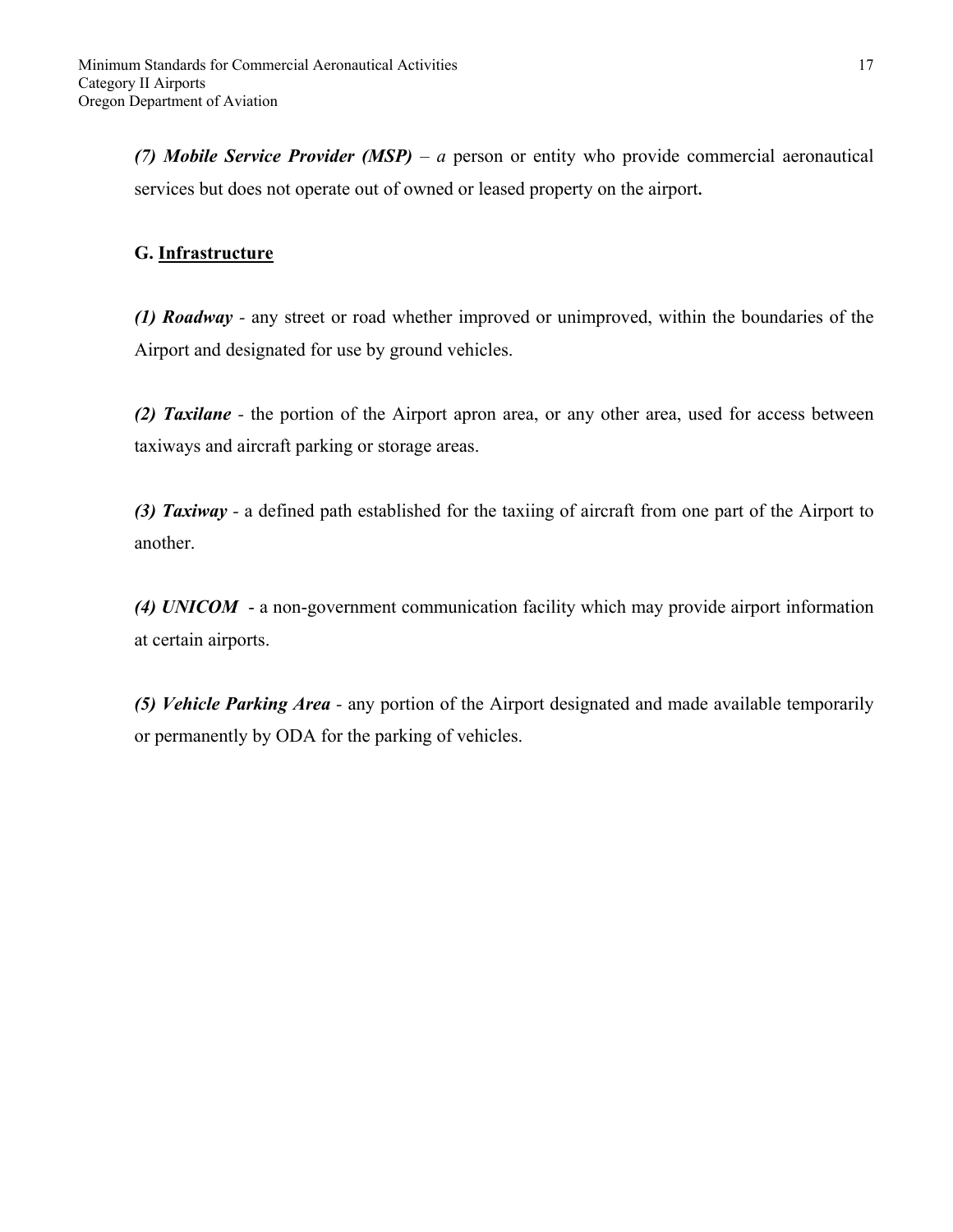#### **SECTION 3 APPLICATION OF MINIMUM STANDARDS**

#### **3.1 General application requirements**

 All persons conducting commercial aeronautical activities at the airport shall, as a condition of conducting such activities, comply with all the requirements set forth in these minimum standards. The minimum standards are deemed to be a part of each commercial airport operator's lease, license, permit or agreement with ODA, unless any such provisions are expressly waived or modified by ODA in writing. The mere omission of any particular minimum standards in a lease, license, permit or agreement shall not constitute a waiver or modification of the standard unless the document expressly states that ODA waives application of that standard.

# *3.1.1 Existing operators*

 These minimum standards will not apply to commercial aviation operators who have a current lease, license, agreement or permit with ODA. Minimum standards will be applied to existing operators upon renewal of the lease, license, agreement or permit.

 Existing operators who are unable to meet the minimum standards at the time of lease, license, agreement or permit renewal shall submit a plan outlining specific timelines for complying with the minimum standards. The director must approve the plan prior to renewal of the lease, license, agreement or permit.

#### *3.1.2 Multiple services*

 When a commercial operator conducts multiple activities pursuant to one lease, license, agreement or permit with ODA, the commercial operator shall comply with the minimum standards established for each separate activity or SASO. If the minimum standards for one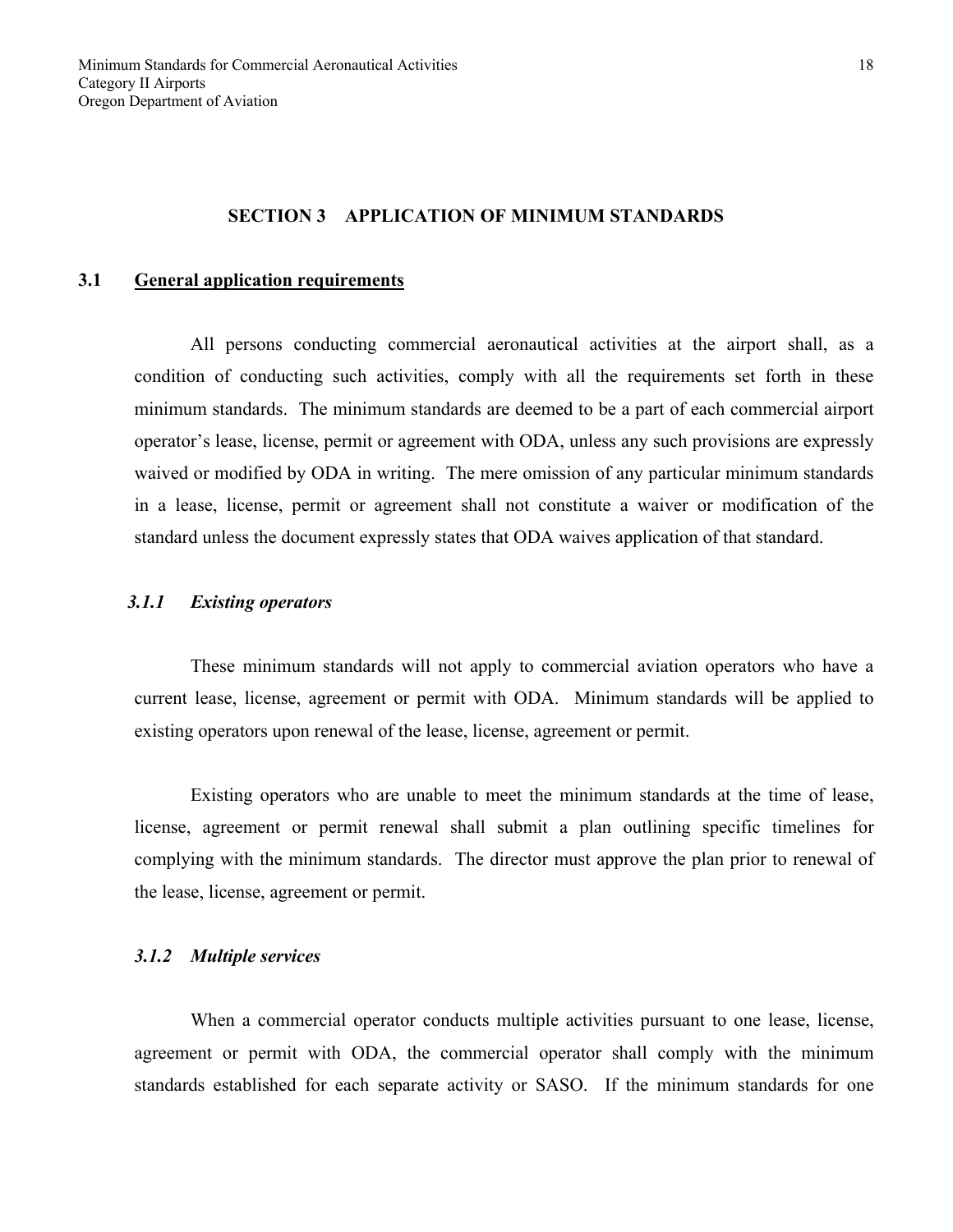activity are inconsistent with the minimum standards for another activity, then the minimum standard that is stricter or imposes a higher standard shall apply.

#### **3.2 Activities not covered by minimum standards**

 Activities with no specific minimum standard in this policy will be addressed by ODA on a case-by-case basis in the commercial operator's written lease, license, permit or agreement.

#### **3.3 Waivers or modifications**

 The ODA Director may waive or modify any portion of these minimum standards for the benefit of a governmental agency performing non-profit public services, fire protection or emergency response operations. The Director may waive or modify any portion of these minimum standards for any person when it is determined that such waiver is in the best interest of the public and will not result in unjust discrimination against other commercial operators at the airport.

# **3.4 Application of minimum standards to "through the fence" agreement operators**

 The State Aviation Board intends to fully exercise its statutory authority by requiring that all commercial users of state airports comply with these minimum standards, whether the commercial activity occurs on the state-owned portion of the airport or on portions of the airport in private ownership, if the commercial activities utilize the airport with a "through the fence" agreement. A "through the fence" agreement, also referred to as an access or ingress/egress agreement, authorizes a person or operator to access the state-owned portion of the airport from privately owned property for the purpose[s] stated in their agreement.

#### *3.4.1 Existing Through-the-fence Operators with Agreements*

 If a person or operator has an existing ingress/egress agreement with ODA before the effective date of these minimum standards, then the person or operator is not subject to the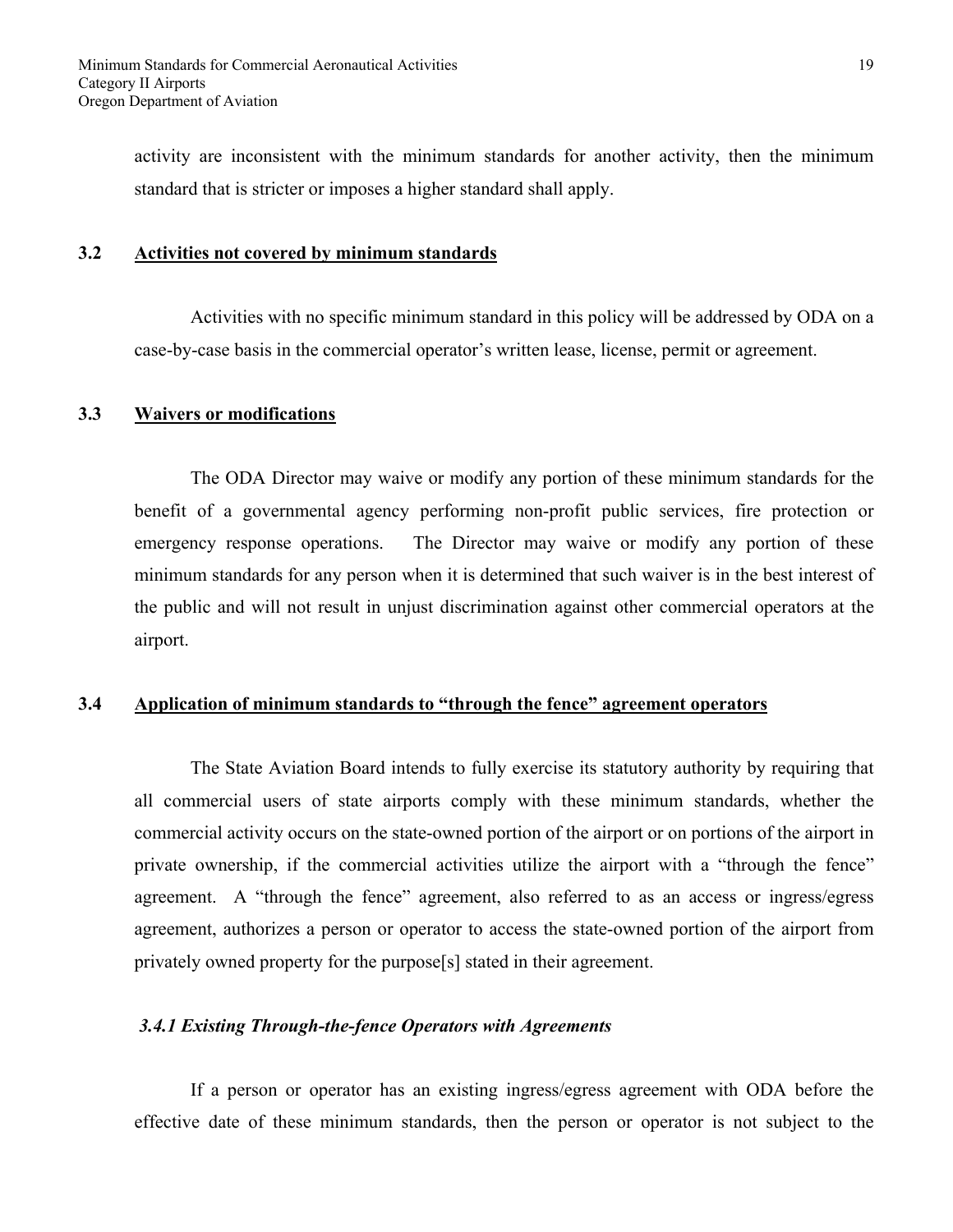minimum standards during the remaining period of the agreement. The minimum standards will be applicable when the agreement is renewed.

 Existing operators who are unable to meet the minimum standards at the time of renewal of the ingress/egress agreement shall submit a plan outlining specific timelines for complying with the minimum standards. This plan must be approved by the Director prior to renewal of the ingress/egress agreement.

# *3.4.2 Existing Through-the-fence Operators without Agreements*

 If a person or operator is performing a through–the-fence commercial aeronautical activity without a current ingress/egress agreement with ODA, that person or operator shall either apply for an ingress/egress agreement within 30 calendar days of notification by ODA or cease accessing the airport. The application review and permitting process shall include appropriate levels of insurance, a written plan indicating compliance with all laws and regulations, and a point-ofcontact person responsible for all proposed aeronautical activities. ODA retains the right to restrict or deny any through-the-fence access, if airport safety or efficiency is compromised by the existence of the proposed service or activity. Each activity shall meet and maintain compliance with all applicable minimum standards.

#### *3.4.3 Proposed through-the-fence agreements*

 Any person or operator who proposes a new aeronautical service or new access to the airport using an ingress/egress agreement shall first apply to ODA for approval of an agreement. ODA will consider and evaluate a new development application on a case-by-case basis, with consideration to airport safety and operating efficiency factors.

# **3.5 Minimum standards review, revisions and amendments**

ODA will conduct, at a minimum, a bi-annual review of the minimum standards document to determine the changes in the airport business and regulatory environment. The Director may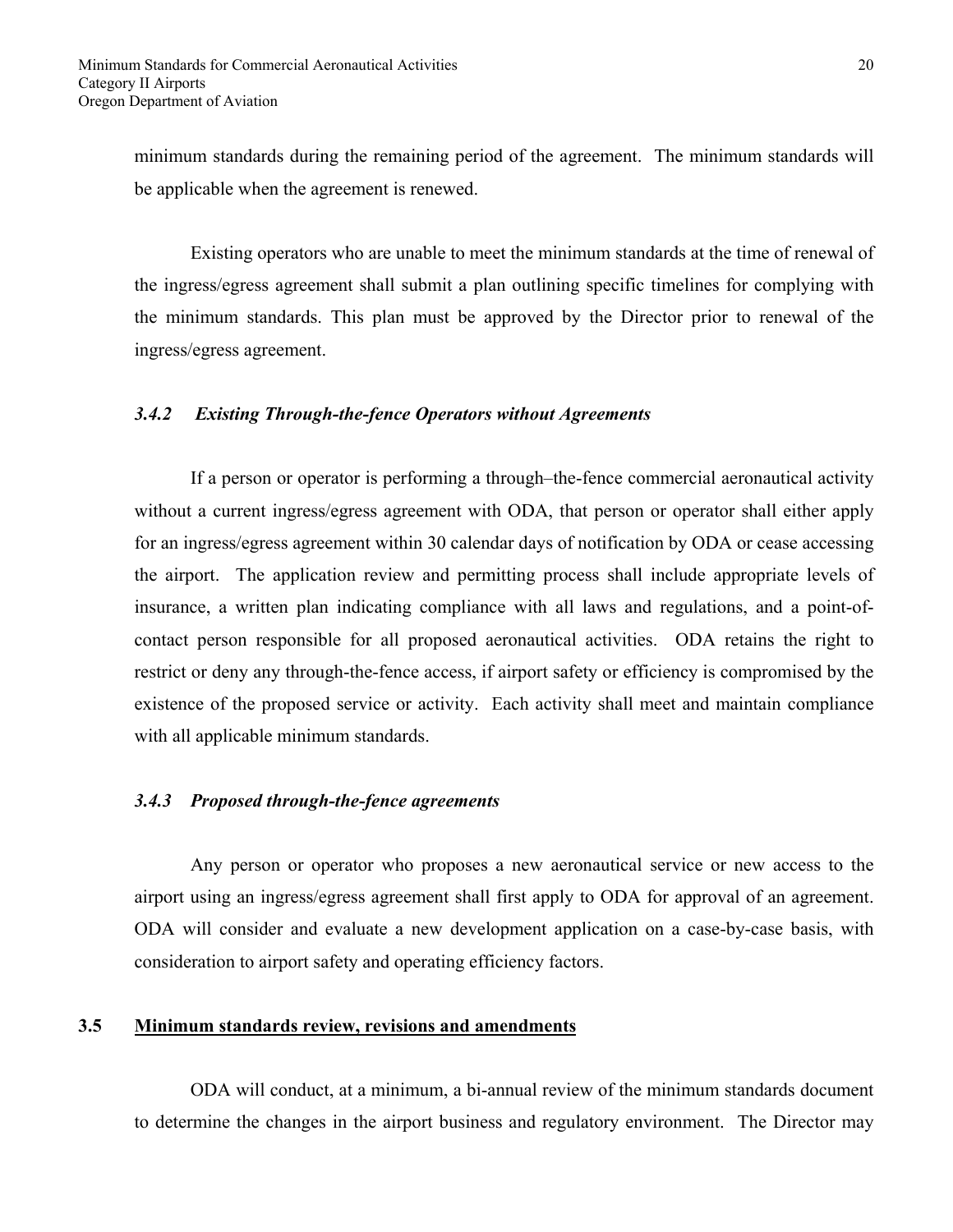make revisions and amendments to the minimum standards after the bi-annual review and any other time necessary to comply with FAA regulations or to accomplish the state's goals.

#### **3.6 Enforcement**

 ODA has established fair, practical and reasonable minimum standards for each category of state-owned airports. The minimum standards are susceptible to challenge if not enforced properly and uniformly. Any commercial business operator who is making an investment at a state-owned airport deserves the continuity of fair and uniform enforcement. It is the intent of ODA to provide consistent, uniform, and fair enforcement of these minimum standards to accomplish the ODA's goals and promote successful commercial business operations at all stateowned airports.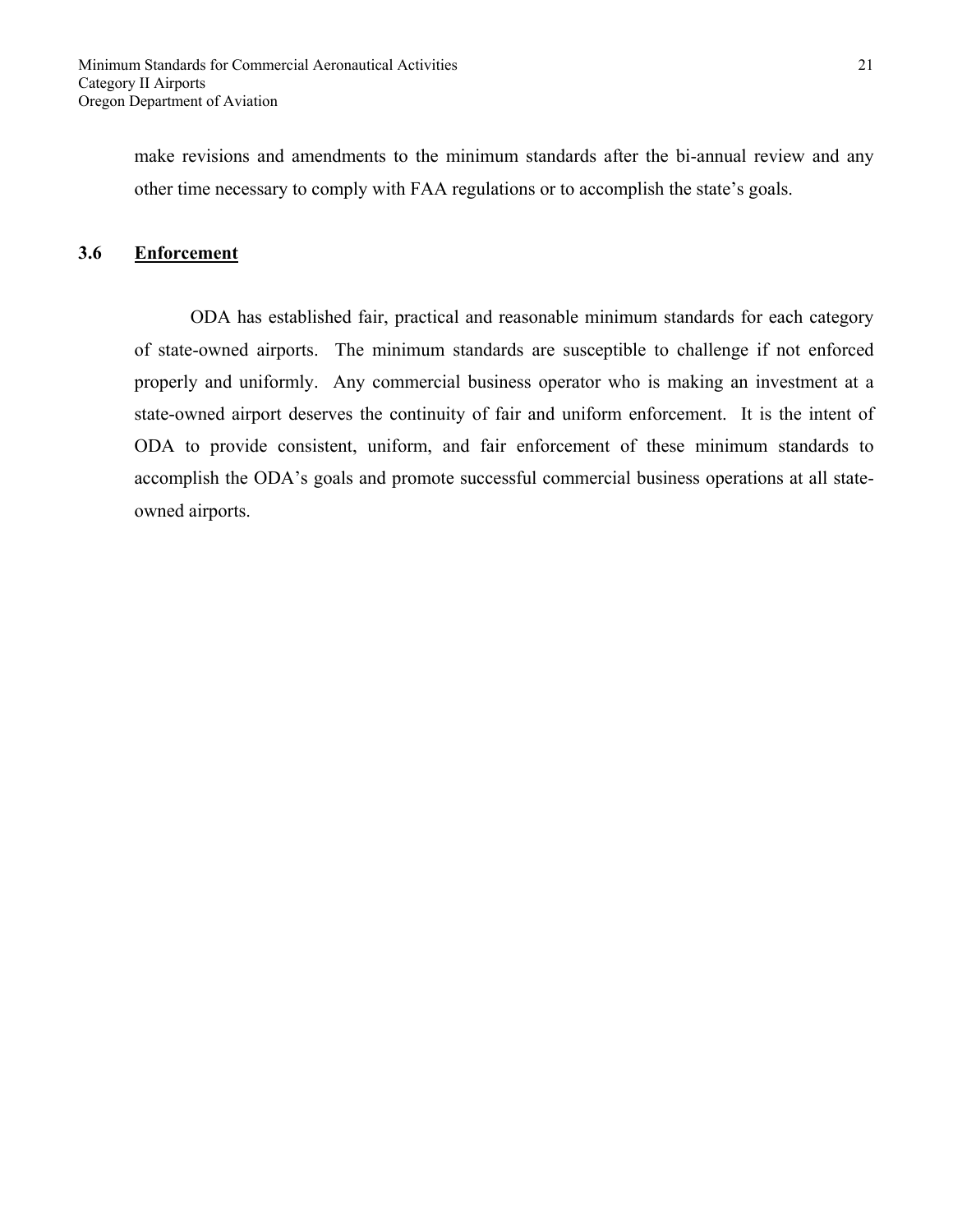#### **SECTION 4 BUSINESS OPERATIONS**

#### **4.1 Employee Conduct and Customer Service Emphasis**

 The Oregon Department of Aviation works diligently to provide high quality services to the needs and requests of State airport users. As such, ODA requires its commercial operators, businesses, and tenants to do the same. State-owned airports have the opportunity to position themselves as **high quality** airport facilities where customers and users have their needs met and exceeded. Consequently, the goal of the ODA is straight-forward: offer the tenants and users of state-owned airports commercial operators that provide high quality customer service by meeting and exceeding customer needs through consistent, responsive, and professional service.

#### **4.2 Management Control and Supervision**

Each commercial operator is required to employ the necessary quantity of trained, on-duty management and supervisors to provide for the efficient, safe, and orderly compliance with its lease, agreement, or permit obligations.

#### **4.3 Personnel Training and Certification**

 All commercial operator personnel shall be fully qualified and trained to provide a high quality standard of courteous, efficient, and safe service to the public and customers. Personnel shall meet all Federal, State, and local training and certification requirements applicable to their individual duties and company services.

#### **4.4 Interference with Utilities**

 No operator shall do or permit to be done anything that may interfere with the effectiveness or accessibility of the Airport or public utility system, drainage system, sewer system, fire protection system, sprinkler system, alarm system or fire hydrant. If an operator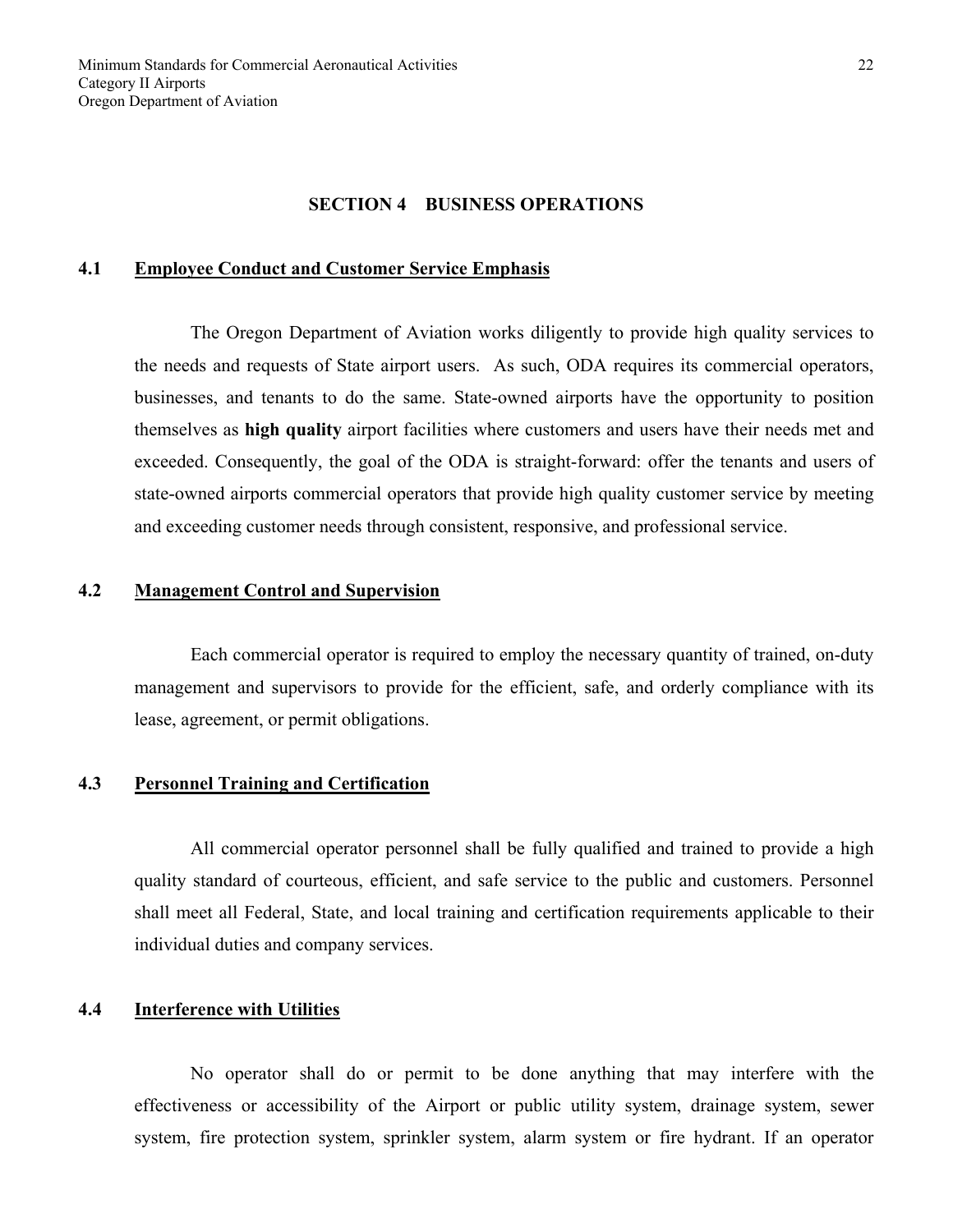discovers such a situation, the operator is required to notify the local fire department or utility company and ODA immediately.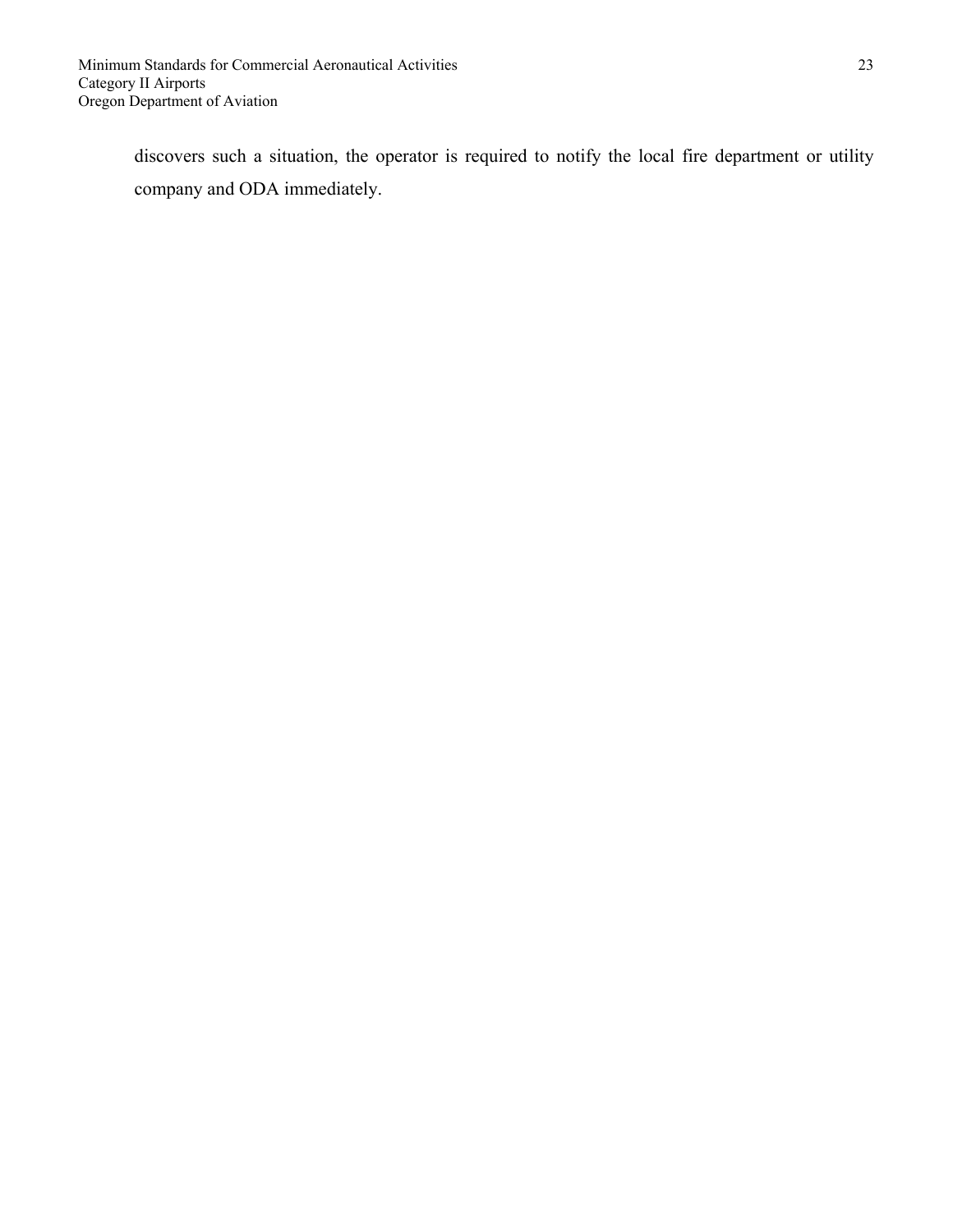## **SECTION 5 MINIMUM STANDARDS FOR FIXED BASE OPERATORS**

#### **5.1 Primary Aeronautical Services**

 A Fixed Base Operator (FBO) is an entity engaged in the business of providing multiple services to aircraft. In addition to the primary aircraft fueling (described in Section 5.7), a Fixed Base Operator shall provide a minimum of two (2) of the following secondary FBO services (described in Section 5.8): flight training, airframe and power plant maintenance, aircraft rental, on-demand operation, avionics maintenance and sales, or aircraft storage. Only FBOs shall be permitted to provide fueling services and facilities at Category II airports.

 Each FBO may subcontract or use third party operators to provide any of the primary or secondary services. Subcontractors and third party operators shall meet all Minimum Standards.

 Each FBO shall conduct its business and activities on and from the leased/assigned premises in a professional manner consistent with the degree of care and skill exercised by experienced FBOs providing comparable products, services, and activities from similar airports in like markets.

#### **5.2 Leasehold Size**

#### *5.2.1 Buildings*

 The FBO shall lease or construct, on the property, a public use terminal building with floor space for customer lobby, office, pilot's lounge, flight planning and weather briefing area, public rest rooms, and services provided as listed below.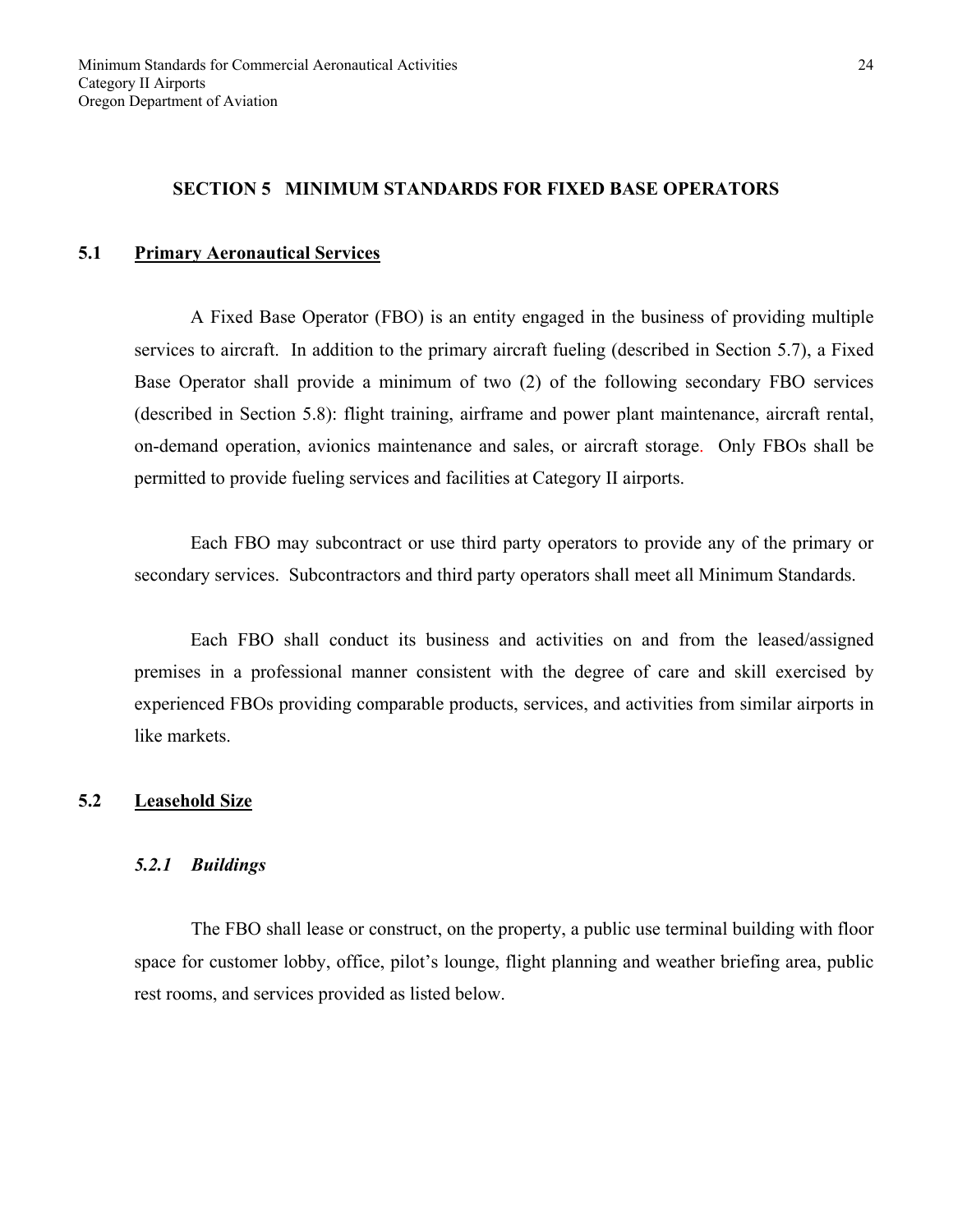#### *5.2.2 Vehicle Parking*

Each FBO shall provide adequate parking to meet the needs of customers and employees in accordance with local building codes but not less than five (5) paved parking spaces on the property.

#### *5.2.3 Aircraft Parking*

 Each FBO shall provide property for its aircraft operating area (ramp), independent of any building area, vehicle parking area, and fuel storage area. This aircraft operating area shall provide transient aircraft parking and tie-downs for a minimum of five (5) aircraft. This tie-down ramp area shall be adequate to support all the activities of the FBO and all approved subtenants.

# **5.3 Hours of Operation**

Each FBO is required to be open for business and provide aircraft fueling and line services a minimum of seven (7) days per week, during appropriate business hours. Business hours, including holiday closures, must be recorded with ODA in advance. Each FBO shall be on a twenty-four (24) hour on-call basis to provide after-hours fuel service within two (2) hours of a customer request. As such, each FBO shall provide a communications link for the after-hours oncall fueling services. If multiple FBOs are providing fuel service on the Airport, a mutually agreeable schedule can be developed to meet the after-hours on-call fueling requirement and shall be recorded with ODA.

#### **5.4 Staffing and Employee Qualifications**

#### *5.4.1 Staffing*

 Each FBO shall have on duty during the required hours of operation a quantity of personnel necessary to meet the Minimum Standards for each aeronautical service provided. However, multiple responsibilities may be assigned to employees where feasible. Each FBO shall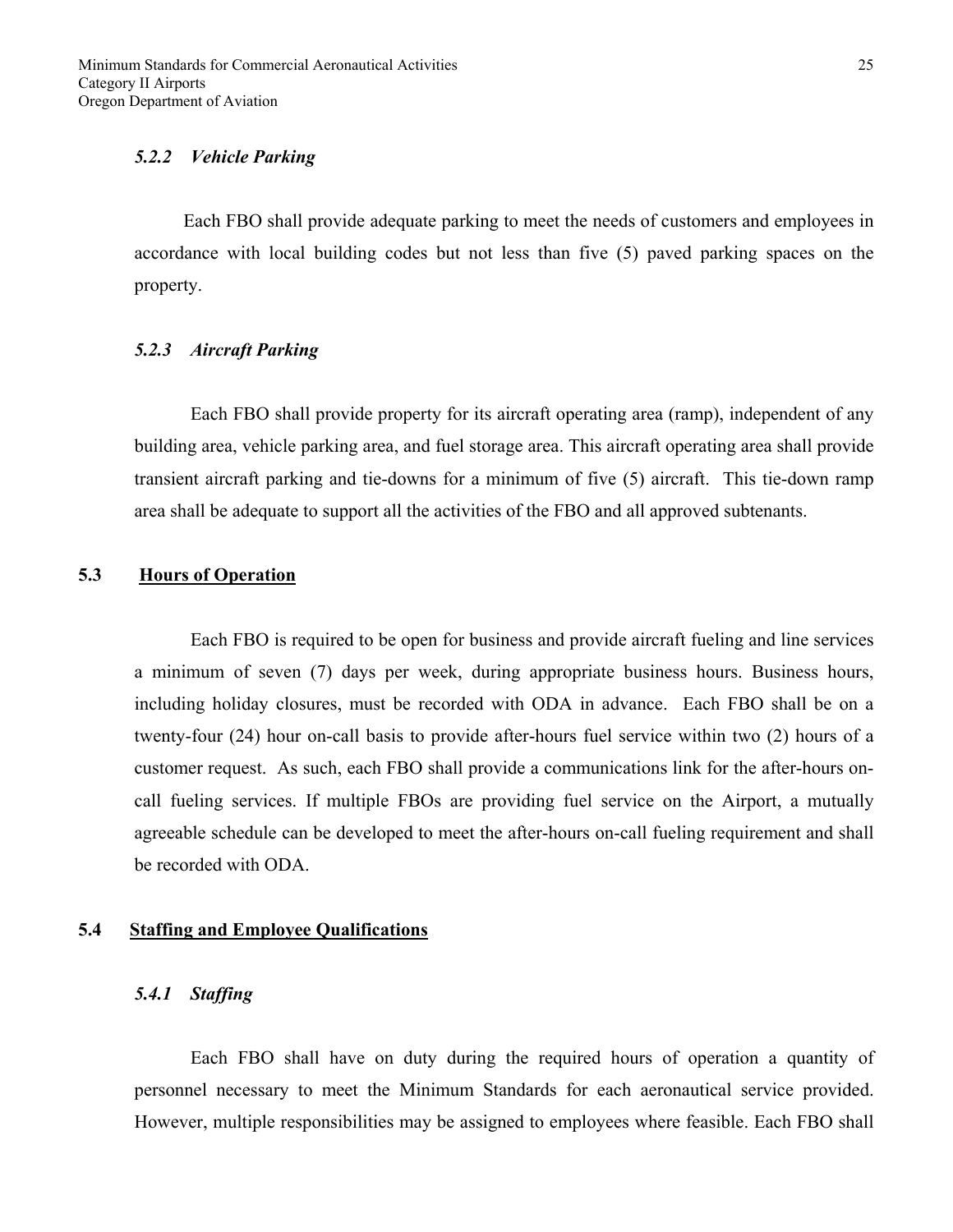have at least one (1) employee on duty at all times during hours of operation, and provide ODA, and keep current, a written statement of names, addresses, and contacts for all personnel responsible for the operation and management of the FBO. In addition, ODA shall be provided a point-of-contact with phone numbers for emergency situations.

# *5.4.2 Personnel Qualifications*

 All FBO fuel handling personnel shall be trained in the safe and proper handling, dispensing, and storage of aviation fuels. The FBO shall develop and maintain Standard Operating Procedures (SOP) for refueling and ground handling operations and shall ensure compliance with standards set forth in the Uniform Fire Code and FAA Advisory Circular 00-34A, Aircraft Ground Handling and Servicing. The SOP shall address bonding and fire protection, public protection, control of access to the fuel storage area, and marking and labeling of fuel storage tanks and fuel dispensing equipment, and shall be submitted to ODA no later than thirty (30) days prior to the FBO commencing fueling activities.

 Additionally, the FBO shall comply with FAA Advisory Circular 150/5230-4, Aircraft Fuel Storage, Handling, and Dispensing on Airports, Airport rules and regulations, and all other applicable laws related to aircraft fuel handling, dispensing and storage. Each FBO shall obtain all applicable fueling certifications and permits, and receive periodic refresher training as required. ODA and/or the FAA may periodically conduct inspections of the FBO activities and facilities to ensure compliance with laws, regulations, and Minimum Standards.

### **5.5 Insurance Requirements**

 Each FBO shall meet all State of Oregon insurance requirements and shall therefore maintain the types and amounts of insurance as specified in the lease, permit or agreement.

#### **5.6 Primary FBO Services**

**A. Fueling**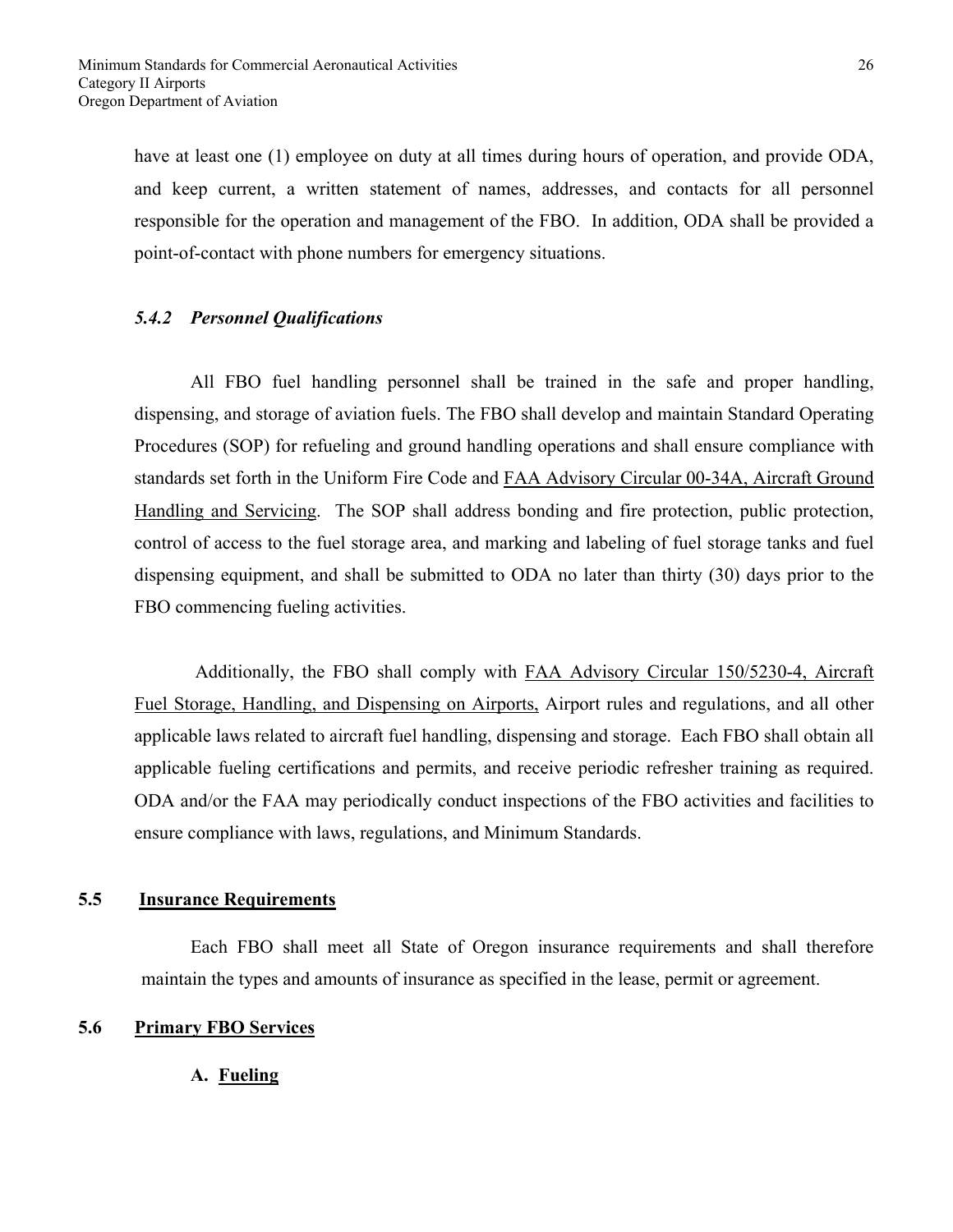- **(1)** Each FBO must provide the sale and into-plane delivery of ASTM rated aviation fuels, lubricants and other aviation petroleum products. In addition, the FBO shall provide, store, and dispense either 100LL octane avgas, Jet A fuel or both. All equipment used for the storage and/or dispensing of petroleum products must meet all applicable Federal, State, and local safety codes, regulations and standards.
- **(2)** Each FBO shall provide a stationary fuel storage system which meets all applicable Federal, State and Local regulations and standards. The system shall be designed and operated to meet Air Transport Association (ATA) 103 requirements and the requirements of AC 150/5230-4. The 100LL and Jet A fuel storage tanks shall each be a minimum of eight thousand (8,000) gallon capacity, and the FBO shall also provide mobile or stationary dispensing equipment and one (1) or more personnel to serve the airport's fuel demand. Filter-equipped fuel dispensers with separate dispensing pumps and meter systems for each grade of fuel shall be provided. All metering devices must be inspected, checked and certified annually by appropriate local and State agencies.
- **(3)** Each FBO shall have a fuel storage system designed in accordance with all EPA regulations including proper fuel spill prevention features and containment capabilities. In addition, each FBO shall provide a current copy of their fuel spill prevention, countermeasures, and control plan to the ODA Director. Fuel inventories will be monitored in accordance with current EPA standards and copies shall be provided to ODA when requested.
- **(4)** After receiving prior written permission from the ODA Director, an FBO may provide self-fueling (card-reader or card-lock) equipment. Self-fueling equipment must be in compliance with State and local building codes and must comply with fueling equipment requirements set forth Sections 5.6.A.1-3
- **(5)** Each FBO shall conduct the lawful, sanitary, and timely handling and disposal of all solid waste, regulated waste, and other materials including, but not limited to,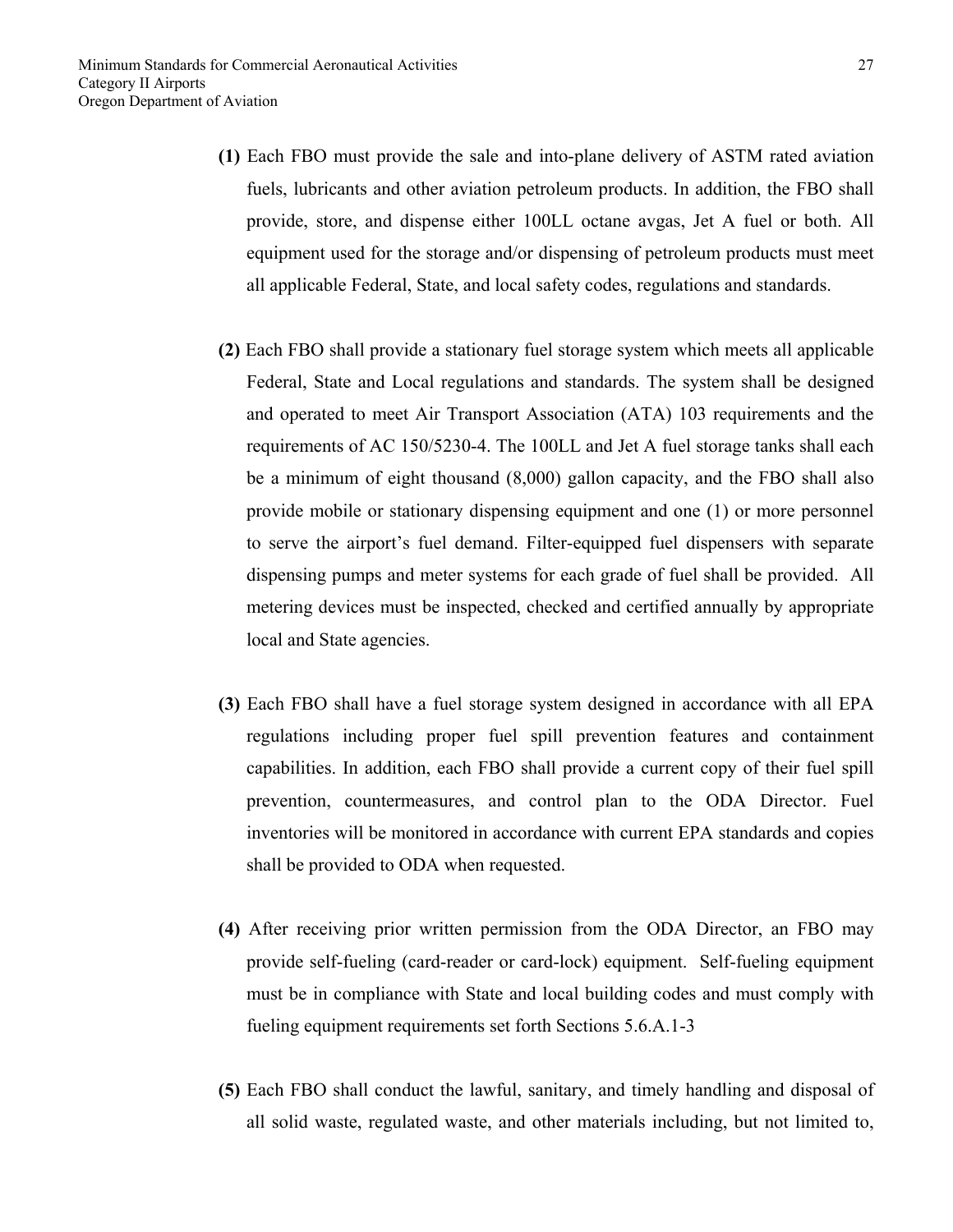sump fuel, used oil, solvents, and other regulated waste. The piling and storage of crates, boxes, barrels, containers, refuse, and surplus property is not permitted upon the FBO premises.

**(6)** Each FBO shall provide an adequate supply of properly located, type, size and operable fire extinguishers and other safety equipment in accordance with the Uniform Fire Code. All fire extinguisher certifications must be current.

#### **B. Aircraft Line Services**

Each FBO shall provide necessary equipment, supplies, and trained personnel for aircraft, parking, and tie downs.

#### **C. Pilot Services and Concessions**

As part of the primary services requirement, each FBO shall provide the following services and concessions inside their main building unless otherwise approved by ODA:

- **(1)** Customer service counter stocked with basic pilots supplies
- **(2)** Public lounge and waiting area
- **(3)** Flight planning work area with Flight Service Station and weather service communication links
- **(4)** Public telephones
- **(5)** Snack food and beverage machines
- **(6)** Local ground transportation contacts
- **(7)** Indoor and plumbed restrooms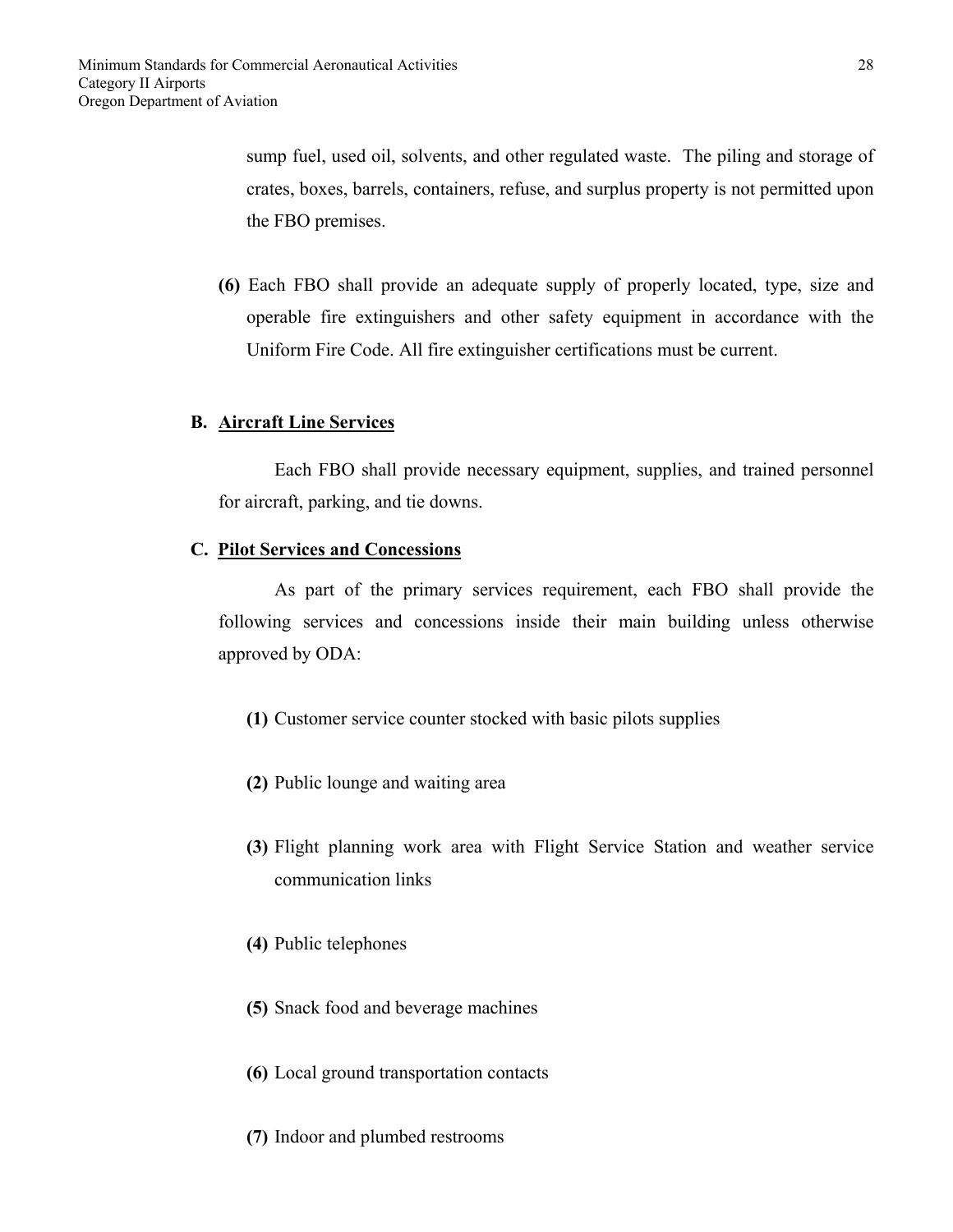# **5.7 Secondary FBO Services**

#### **A. Flight Training**

 A flight training services operator provides aircraft ground and flight instruction necessary to complete the written examination and flight check for any category of pilot certificate or rating. A flight training services operator shall:

- **(1)** Make available at least one (1) FAA certified flight instructor necessary to meet the flight training demand and schedule requirements.
- **(2)** Provide one or more properly maintained and equipped aircraft that is registered with ODA, to accomplish the services offered.
- **(3)** Ensure student pilots are in compliance with ODA registration laws.

#### **B. Airframe and Power Plant Maintenance**

An Airframe and Power Plant maintenance services operator provides any of the following: major and minor airframe, engine and accessory overhaul repair services on single and multi-engine piston driven propeller aircraft. (Turbine and jet aircraft maintenance services are optional.) An airframe and power plant maintenance operator shall:

- **(1)** Operate the service from a ventilated shop space capable of accommodating at least one aircraft within the FBO leasehold.
- **(2)** Have on-duty a minimum of one (1) FAA-certified technician who possesses an airframe and/or power plant certificate, with inspection authorization, or conduct operations as a certified repair station pursuant to 14 CFR Part 145.
- **(3)** Keep premises open and services available appropriate business hours, five (5) days a week, excluding holidays.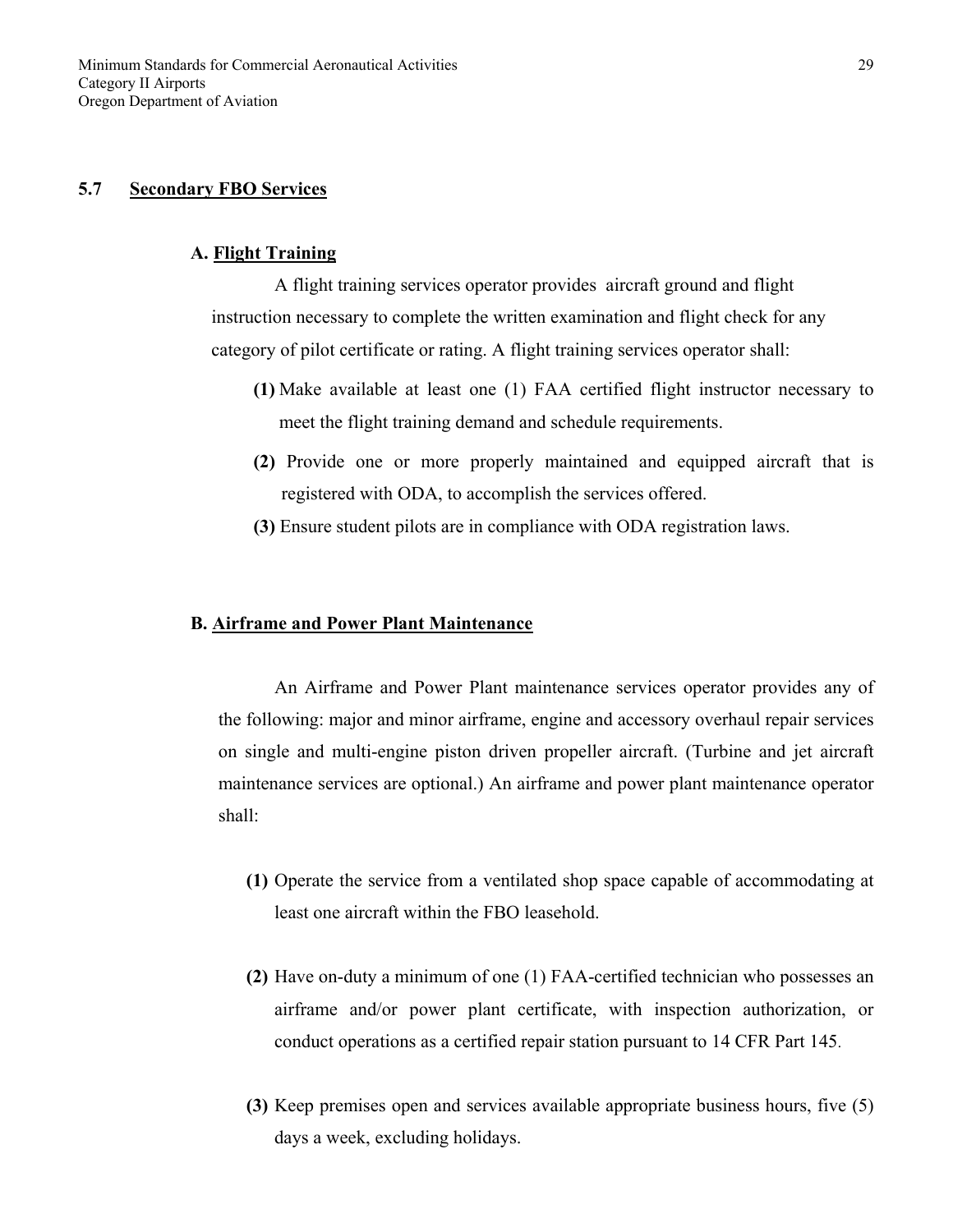**(4)** Provide equipment, supplies and parts required for general aircraft airframe and power plant inspection, maintenance and repair.

#### **C. On-Demand Operations**

An on-demand operator provides air transportation of persons or property to the general public for hire, either on a scheduled or unscheduled basis, or as defined by the FAR Parts 119 and 135. An on-demand operator shall:

- **(1)** Make available at least one (1) person who is appropriately certified and rated and registered with ODA to permit the flight activity offered by the Operator.
- **(2)** Provide one properly maintained and equipped aircraft, registered with ODA, to accomplish the services offered
- **(3)** An on-demand operator shall have and display a current FAR Part 135 Certificate.

## **D. Aircraft Rental**

An aircraft leasing or rental services operator provides general aviation aircraft for leasing or rental to the public. An aircraft rental services operator shall:

- **(1)** Have at least one (1) employee available to meet customer needs.
- **(2)** Keep premises open and services available appropriate business hours, six (6) days a week, excluding holidays.
- **(3)** Have available for rental, a minimum of one (1) owned or leased, certified, and airworthy aircraft that is registered with ODA
- **(4)** Ensure that all renters are in compliance with ODA registration laws.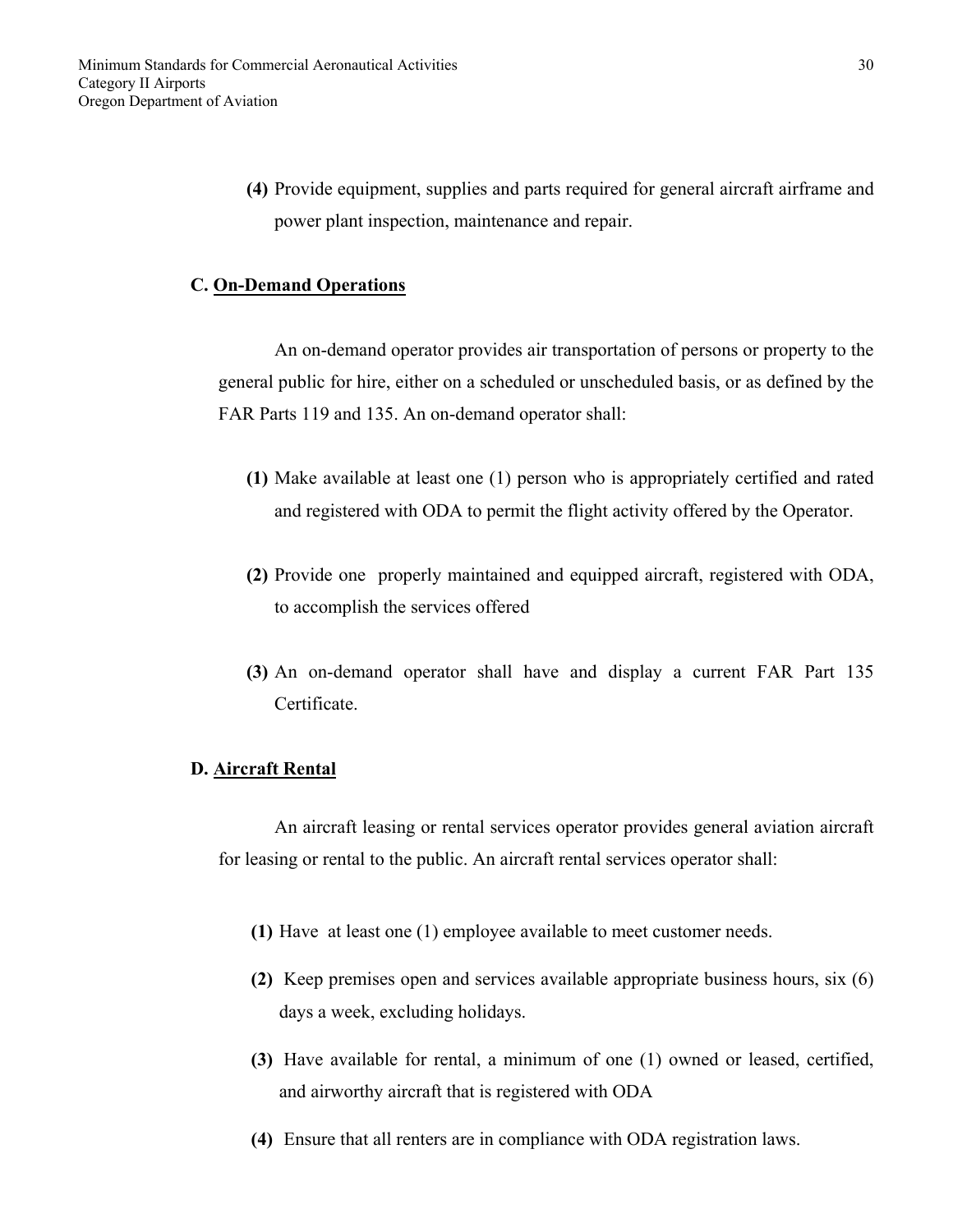### **E. Avionics Maintenance and Sales**

An avionics maintenance service operator provides the maintenance, repair, and installation of aircraft avionics, radios, instruments, and accessories. This service includes the sale of new or used aircraft avionics, radios, instruments, and accessories. The operator shall:

- **(1)** Operate the service in a heated and ventilated shop space to accommodate at least one aircraft within the FBO leasehold.
- **(2)** Have at least one (1) trained and FAA certified technician.
- **(3)** Keep premises open and services available appropriate office hours, five (5) days a week, excluding holidays.
- **(4)** Hold the appropriate FAA repair station certificates for the types of equipment the operator plans to service and/or install.

### **F. Aircraft Storage and Hangars**

An aircraft storage and hangar service operator leases and rents hangars, multiple T-hangars, and/or shade hangars to aircraft owners or operators solely for aircraft storage purposes. An aircraft storage and hangar service operator shall:

- **(1)** Make available the necessary amount of land to accommodate the proper quantity and size of hangars for the quantity of stored aircraft.
- **(2)** Make hangar operator contact name and phone numbers, hangar availability, and rental rates known to prospective customers via posted informational sign. A separate leased space is not required for this service.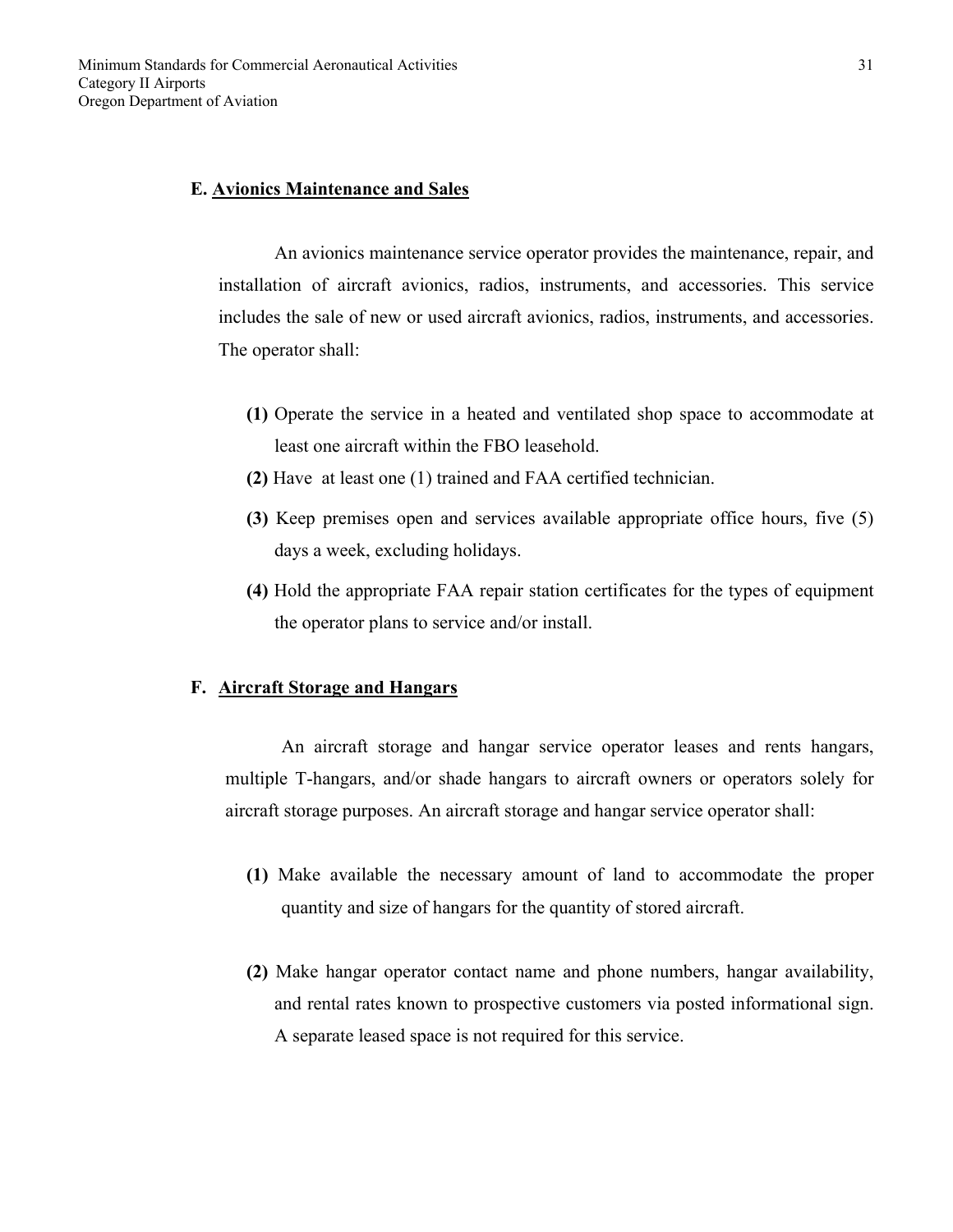- **(3)** Hangars may only be rented for aircraft storage purposes. Each based aircraft stored within the operator's hangar facilities must be in compliance with ODA registration laws.
- **(4)** Hangar tenants may only perform preventive aircraft maintenance in accordance with 14 CFR Part 43 within the hangar property. Any other aircraft maintenance must be performed by an appropriately permitted FBO, SASO, MSP or by the operator in accordance with 14 CFR Part 43.3(d). Experimental aircraft construction and maintenance is allowed in accordance with 14 CFR Parts 21 and 65. Painting, welding, and any type of hazardous or combustible material storage shall be permitted within the hangar property only in amounts allowed under the Uniform Fire Code. The piling and storage of crates, boxes, barrels, containers, refuse, and surplus property shall not be permitted outside the hangar. All maintenance activity shall be in accordance with the requirements of the Uniform Fire Code.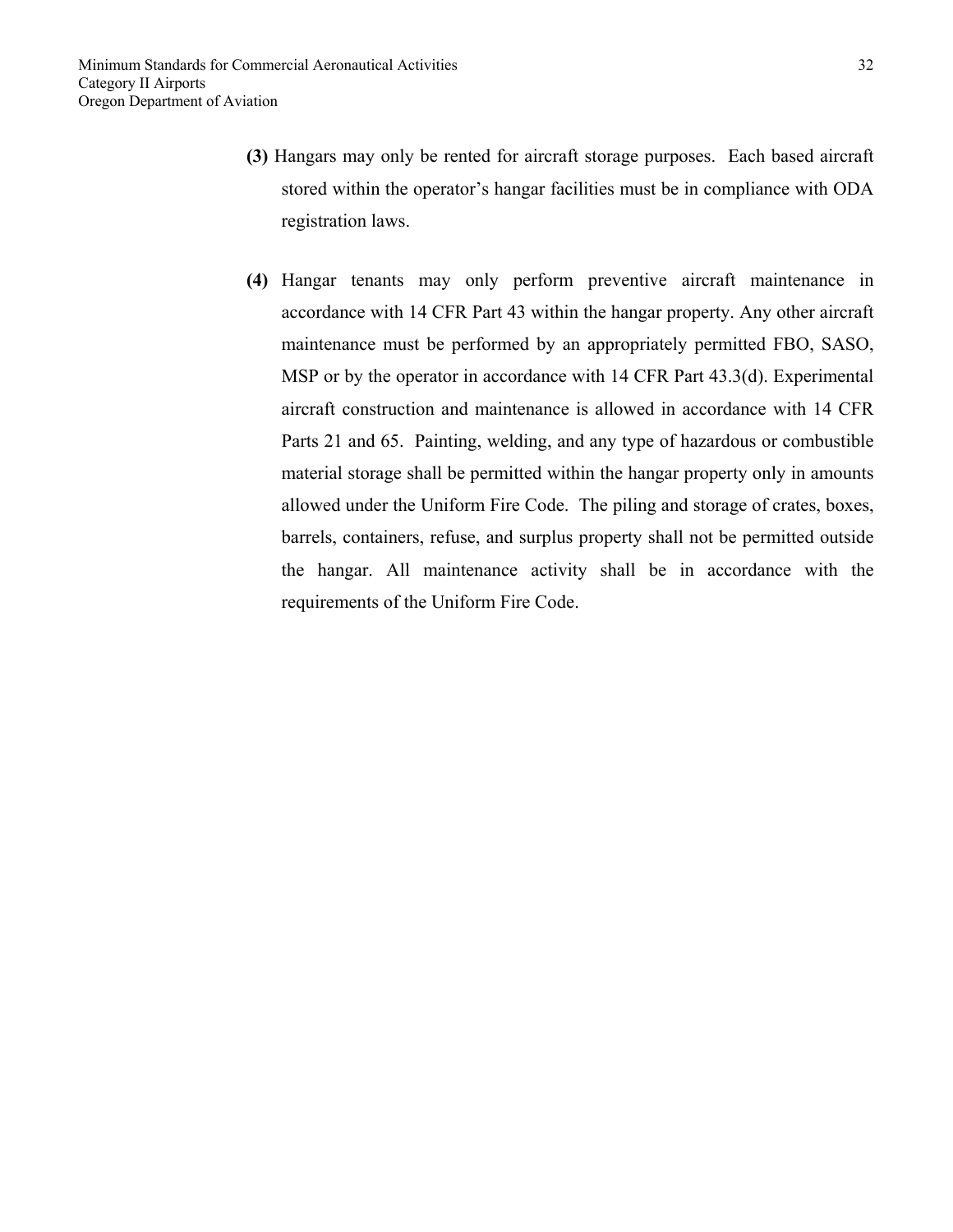# **SECTION 6 MINIMUM STANDARDS FOR SPECIALIZED AVIATION SERVICE OPERATIONS**

#### **6.1 General Requirements**

#### *6.1.1 Compliance*

 Specialized Aviation Service Operations (SASOs) are persons or entities providing a single or limited number of commercial aeronautical activities. SASOs providing the same or similar services shall comply equally with all applicable Minimum Standards. However, ODA will not require, without adequate justification, that a SASO meet all the criteria for a full-service FBO for the type of operation conducted.

#### *6.1.2 Leased Space Requirement*

 Each SASO shall operate out of a building located on the airport. The building shall be of an appropriate size to accommodate the services being offered, be accessible to the public, and be marked with appropriate external signage. Each SASO shall provide paved auto parking area appropriate for the needs of the business.

#### *6.1.3 Responsible Personnel*

Each SASO shall provide ODA, and keep current, a written statement of names, addresses, and contacts of all personnel responsible for the operation and management of the SASO.

#### *6.1.4 Insurance Requirements*

 Each SASO shall meet all State of Oregon insurance requirements and shall therefore maintain the types and amounts of insurance as specified in the lease, permit, or agreement.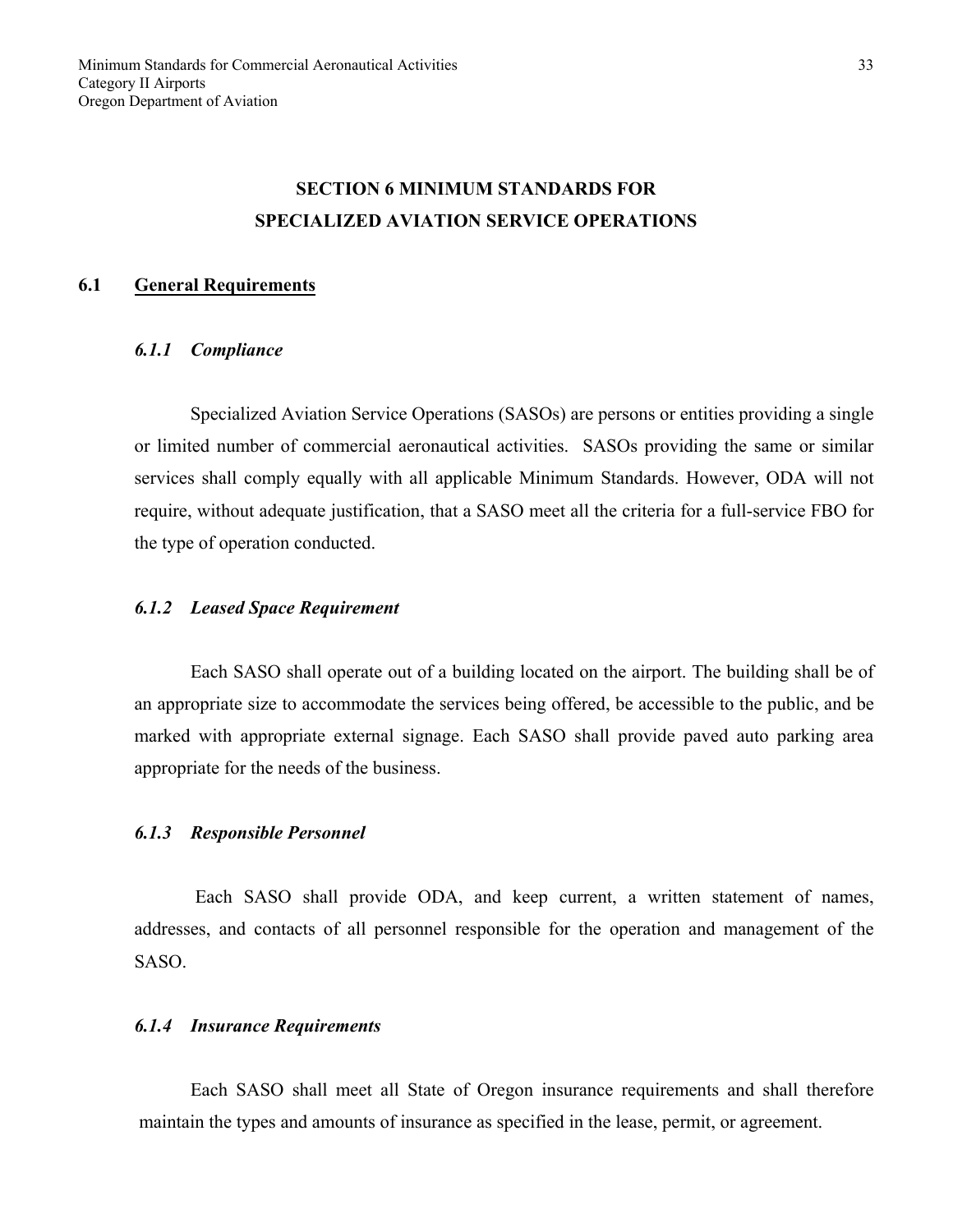#### **6.2 Flight Training**

 SASOs providing aircraft dual and solo ground and flight instruction necessary to complete the written examination and flight check for any category of pilot certificate or rating shall meet the following minimum requirements:

- **(1)** Make available at least one (1) FAA certified flight instructors, registered in accordance with ODA requirements, necessary to meet the flight training demand and schedule requirements.
- **(2)** Provide one or more properly maintained and equipped aircraft, registered with ODA, to accomplish the services offered.
- **(3)** Ensure student pilots are in compliance with ODA registration laws.

#### **6.3 Airframe and Power Plant Maintenance**

SASOs providing any of the following: aircraft airframe and power plant maintenance, which includes either major or minor airframe maintenance, engine and/or accessory overhaul repair services on single or multi-engine piston driven propeller aircraft, shall meet the following Minimum Standards:

- **(1)** Operate the service from a ventilated shop space able to accommodate at least one aircraft on the Airport.
- **(2)** Have on-duty a minimum of one (1) FAA-certified technician who possesses an airframe and/or power plant, with inspection authorization, or possess and operate pursuant to a repair station certificate pursuant to FAR Part 145.
- **(3)** Keep premises open and services available a minimum of appropriate business hours, five (5) days a week, excluding holidays.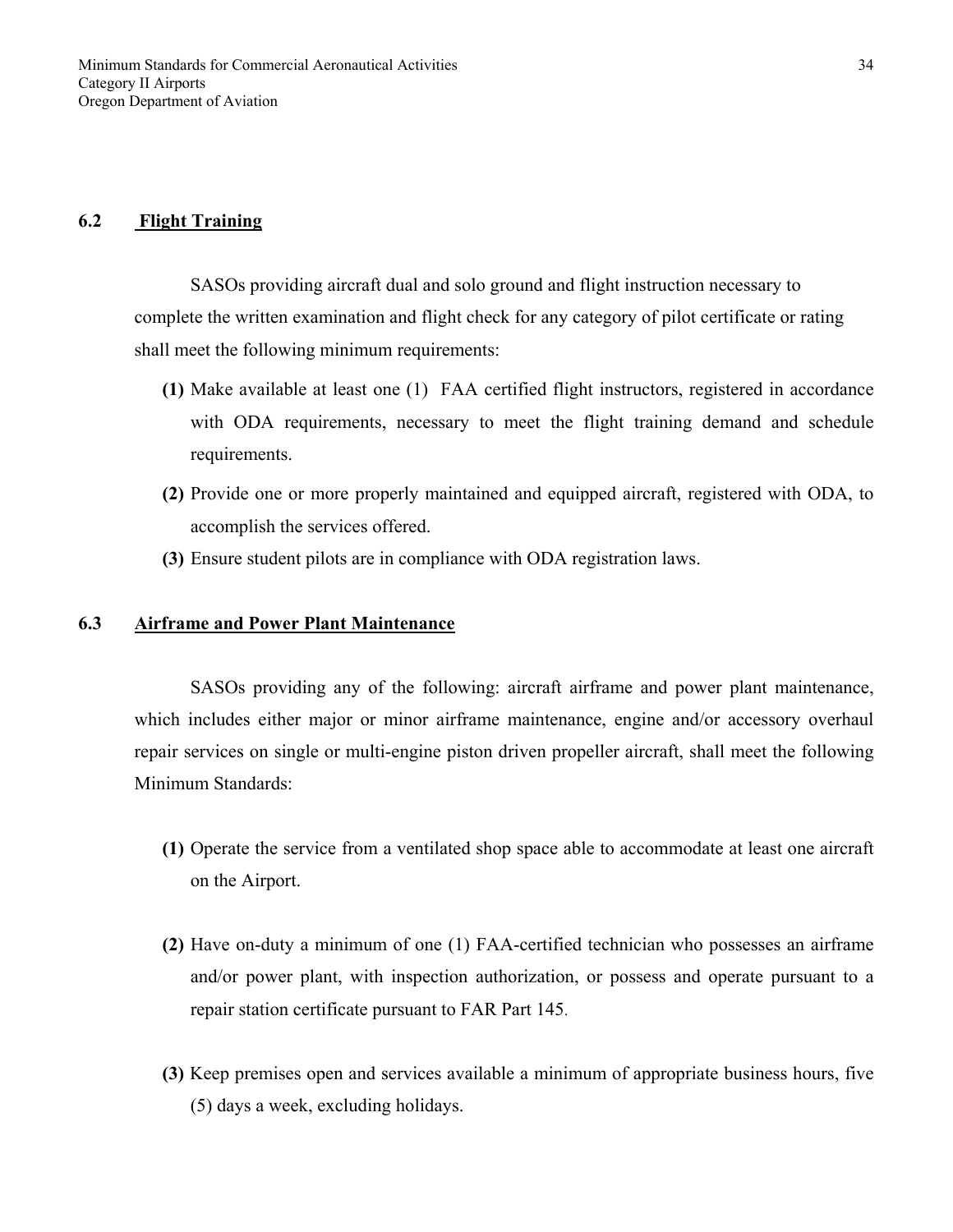**(4)** Provide equipment, supplies and parts required for general aircraft airframe and power plant inspection, maintenance and repair.

# **6.4 On-Demand Operations**

SASO's providing on-demand air transportation of persons or property to the general public for hire, either on a scheduled or unscheduled basis, or as defined by the FAR Parts 119 and 135 shall:

- **(1)** Make available at least one (1) person who is appropriately licensed and rated and registered in accordance with ODA requirements to permit the flight activity offered by the Operator.
- **(2)** Provide one properly maintained and equipped aircraft, registered with ODA, to accomplish the services offered.
- **(3)** An on-demand operator shall have, and display, a current FAR Part 135 Certificate.

# **6.5 Aircraft Rental**

SASOs providing aircraft rental services to the general public shall:

- **(1)** Have at least one (1) person available to meet customer needs.
- **(2)** Keep premises open and services available appropriate business hours, six (6) days a week, excluding holidays.
- **(3)** Have available for rental, a minimum of one (1) owned or leased, certified, and airworthy aircraft that is registered with ODA.
- **(4)** Ensure that all renters are in compliance with ODA registration laws.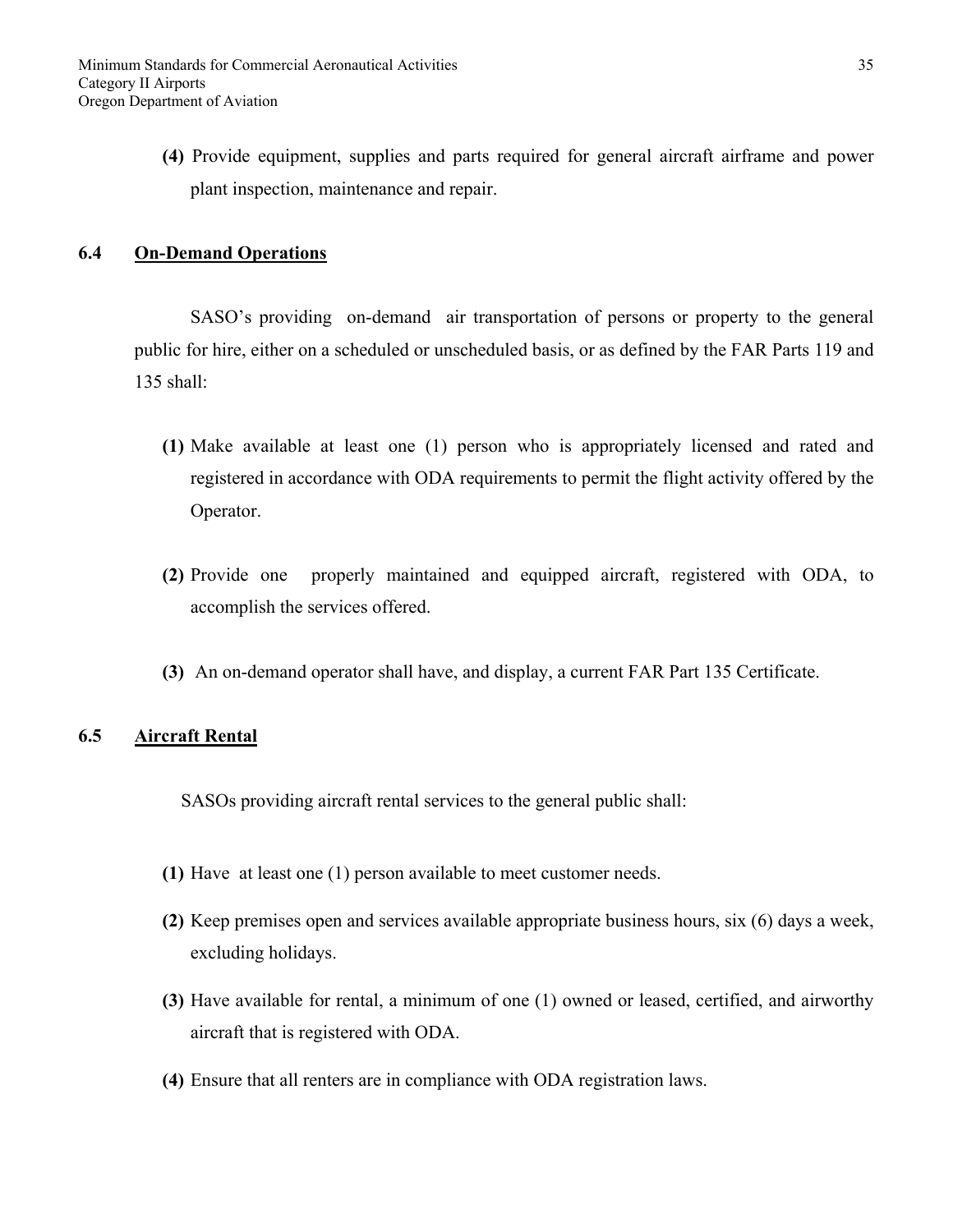### **6.6 Avionics Maintenance and Sales**

SASOs providing avionics services, which includes the maintenance, repair, and installation of aircraft avionics, radios, instruments, and accessories, and includes the sale of such equipment, shall:

- **(1)** Operate the service in a heated and ventilated office or shop space able to accommodate at least one aircraft on the Airport.
- **(2)** Have at least one (1) trained and FAA certified technician.
- **(3)** Keep premises open and services available appropriate business hours, five (5) days a week, excluding holidays.
- **(4)** Hold the appropriate FAA certificates required for the types of services offered.

# **6.7 Aircraft Storage and Hangars**

An aircraft storage and hangar service operator leases and rents hangars, multiple T-hangars, and/or shade hangars to aircraft owners or operators solely for aircraft storage purposes. An aircraft storage and hangar service operator shall:

- **(1)** Make available a sufficient amount of land to accommodate the proper quantity and size of hangars for the quantity of stored aircraft.
- **(2)** Make hangar operator's contact name and phone numbers, hangar availability, and rental rate known to prospective customers and keep on file with the ODA.
- **(3)** Hangars may only be rented for aircraft storage purposes. Each based aircraft stored within the operator's hangar facilities must be in compliance with ODA registration laws.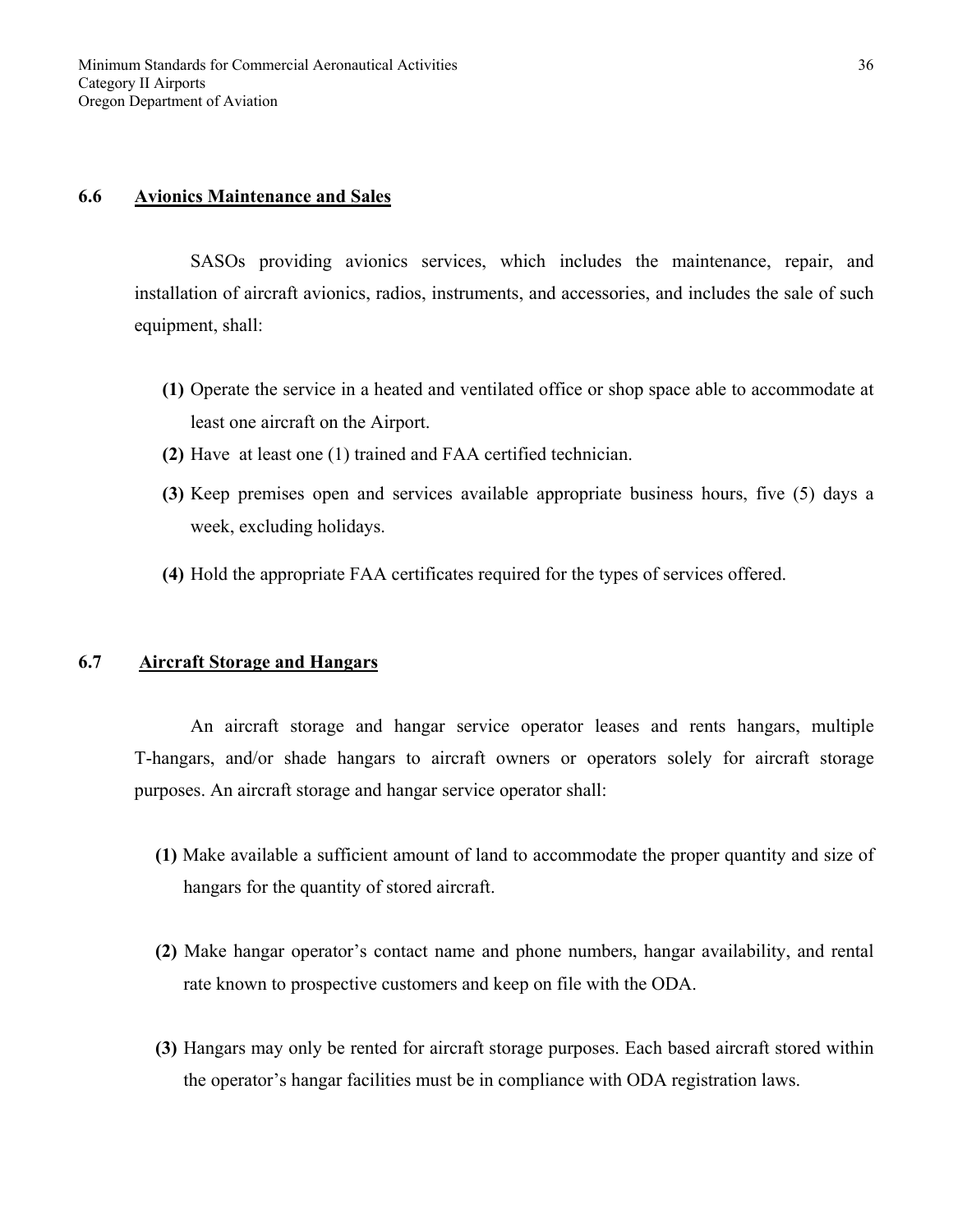**(4)** Hangar tenants may only perform preventive aircraft maintenance in accordance with 14 CFR Part 43 within the hangar property. Any other aircraft maintenance must be performed by an appropriately permitted FBO, SASO, MSP, or by the tenant in accordance with 14 CFR Part 43.3(d). Experimental aircraft construction and maintenance is allowed in accordance with 14 CFR Parts 21 and 65. Painting, welding, and any type of hazardous or combustible material storage shall be permitted within the hangar property only in amounts allowed under the Uniform Fire Code. The piling and storage of crates, boxes, barrels, containers, refuse, and surplus property shall not be permitted outside the hangar. All maintenance activity shall be in accordance with the requirements of the Uniform Fire Code.

# **6.8 Aircraft Sales**

SASOs providing new and/or used aircraft sales and aircraft brokerage services shall:

- **(1)** Have at least one (1) qualified aircraft salesperson that has a current commercial pilot certificate with appropriate aircraft type ratings and is appropriately registered with ODA.
- **(2)** Keep premises open and services available during established business hours as recorded with the ODA.
- **(3)** SASO must be registered with the ODA as an aircraft dealer.

#### **6.9 Aircraft Restoration, Painting, and Refurbishing**

 SASOs providing the restoration, painting and refurbishing of aircraft structures, propellers, accessories, interiors, exteriors, and components shall:

**(1)** Have at least one (1) qualified person that has certificates appropriate for the work performed.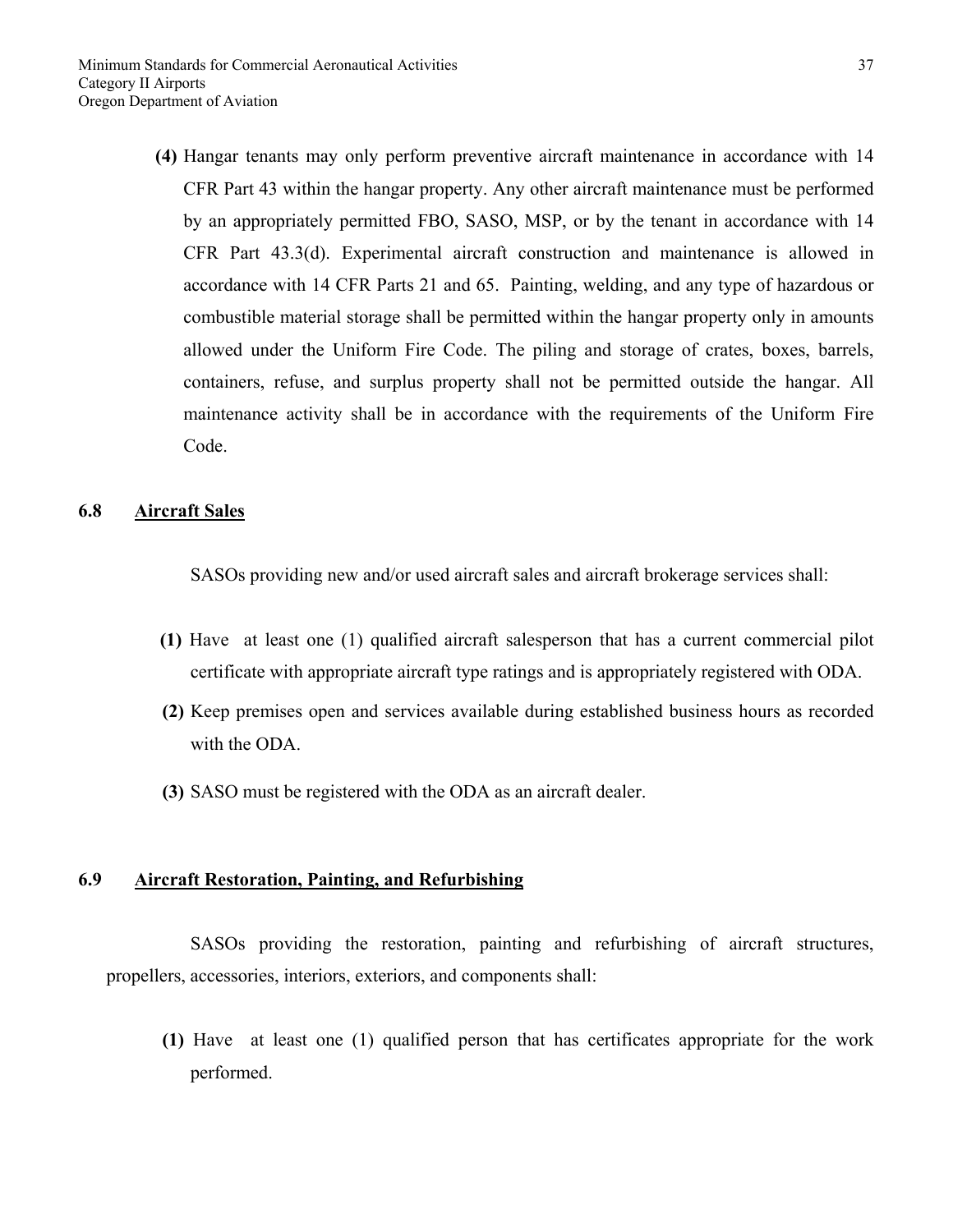- **(2)** Keep premises open and services available during appropriate business hours as recorded with the ODA.
- **(3)** Meet all requirements of the Uniform Fire Code.

# **6.10 Specialized Flying Services**

SASOs providing specialized commercial flying services such non-stop sightseeing tours, aerial photography or surveying, power line or pipeline patrol, firefighting or fire patrol, air ambulance, airborne mineral exploration, banner towing, and other air transportation operations specifically excluded from FAR Part 135 shall:

- **(1)** Make available at least one (1) person who holds a current FAA appropriate pilot certificate and medical certificate with ratings appropriate for the operator's aircraft.
- **(2)** Have established business hours recorded with the ODA.
- **(3)** Own or lease at least one (1) airworthy aircraft.
- **(4)** Ensure that pilots and aircraft are in compliance with ODA registration laws.
- **(5)** Keep copies of Material Safety Data Sheets (MSDS)

# **6.11 Commercial Skydiving**

SASO's engaging in the transportation of persons for skydiving, instruction in skydiving, and rental and sales of skydiving equipment shall:

**(1)** Make available for skydiving either owned or under lease at least one properly certificated aircraft registered with ODA.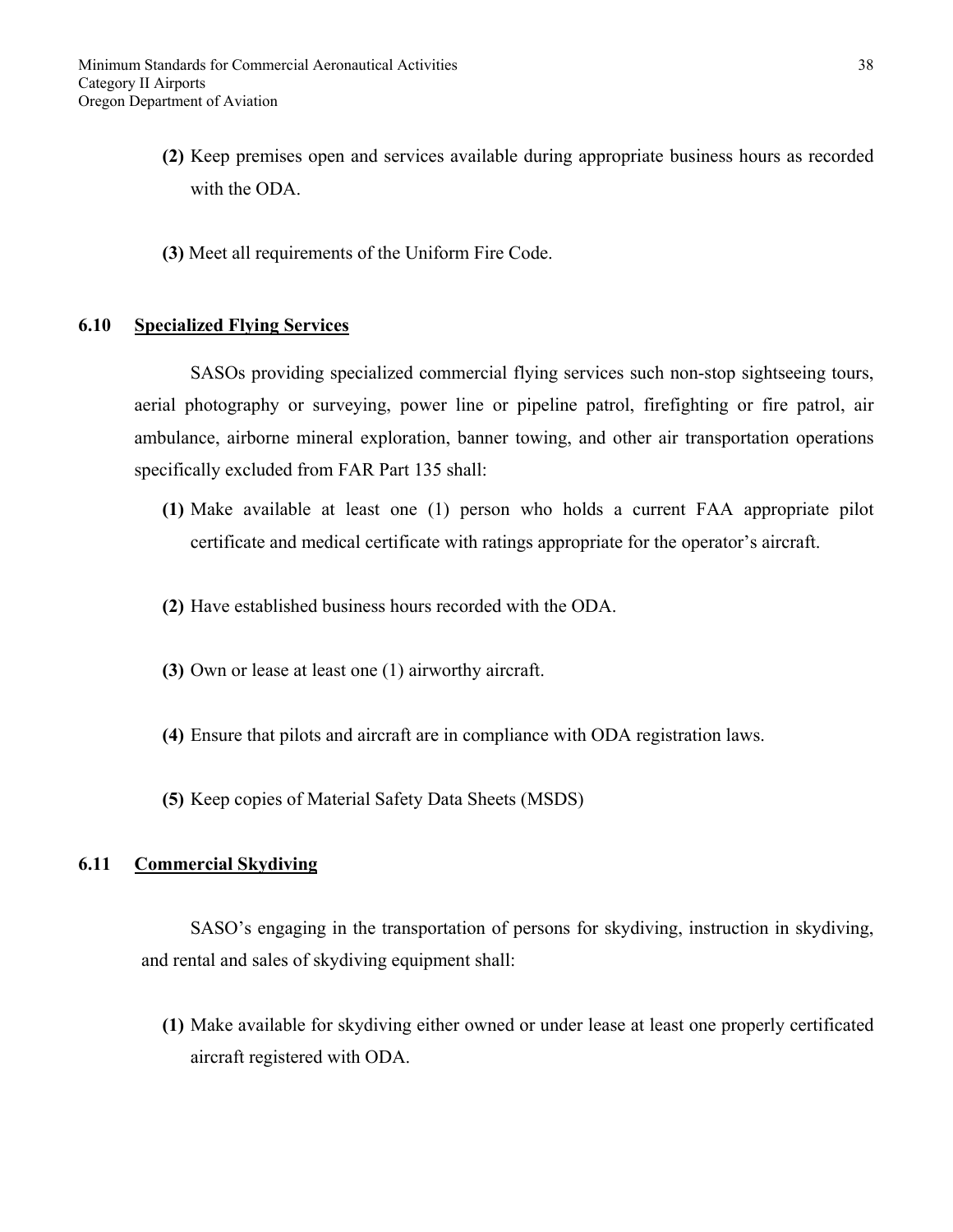**(2)** The SASO shall meet or exceed the Basic Safety Requirements (BSR) of the United States Parachute Association (USPA), FAR Part 105, and related FAA Advisory Circulars. The jump plane pilot must hold an appropriate pilot certificate, be appropriately rated for the aircraft being operated, and be appropriately registered with ODA.

# **6.12 Aerial Applicators**

Aerial agricultural spraying or seeding SASO's shall:

- **(1)** Provide at least one (1) person who holds a current FAA appropriate pilot certificate with ratings appropriate for the operator's aircraft and be appropriately registered with ODA.
- **(2)** Own or lease at least one (1) airworthy aircraft in compliance with ODA registration laws.
- **(3)** Provide a centrally drained and paved area of not less than ten thousand (10,000) square feet for aircraft loading, washing and servicing. This area shall meet all current requirements of State, Federal, and local agencies.
- **(4)** Operator shall be in compliance with OAR 340-109-0010, Pesticide Residue Waste Management, and all applicable OARs contained within Division 57, Pesticide Control, Oregon Department of Agriculture.
- **(5)** Operator shall employ certain safeguards and safe operating practices to prevent spillage, including:
	- a. Clean up and remove all containers at the end of each day's activities
	- b. Maintain all loading and mixing facilities in good condition
	- c. Use dry break devices or equivalent couplings to the aircraft-loading receptacle to prevent leaks of all materials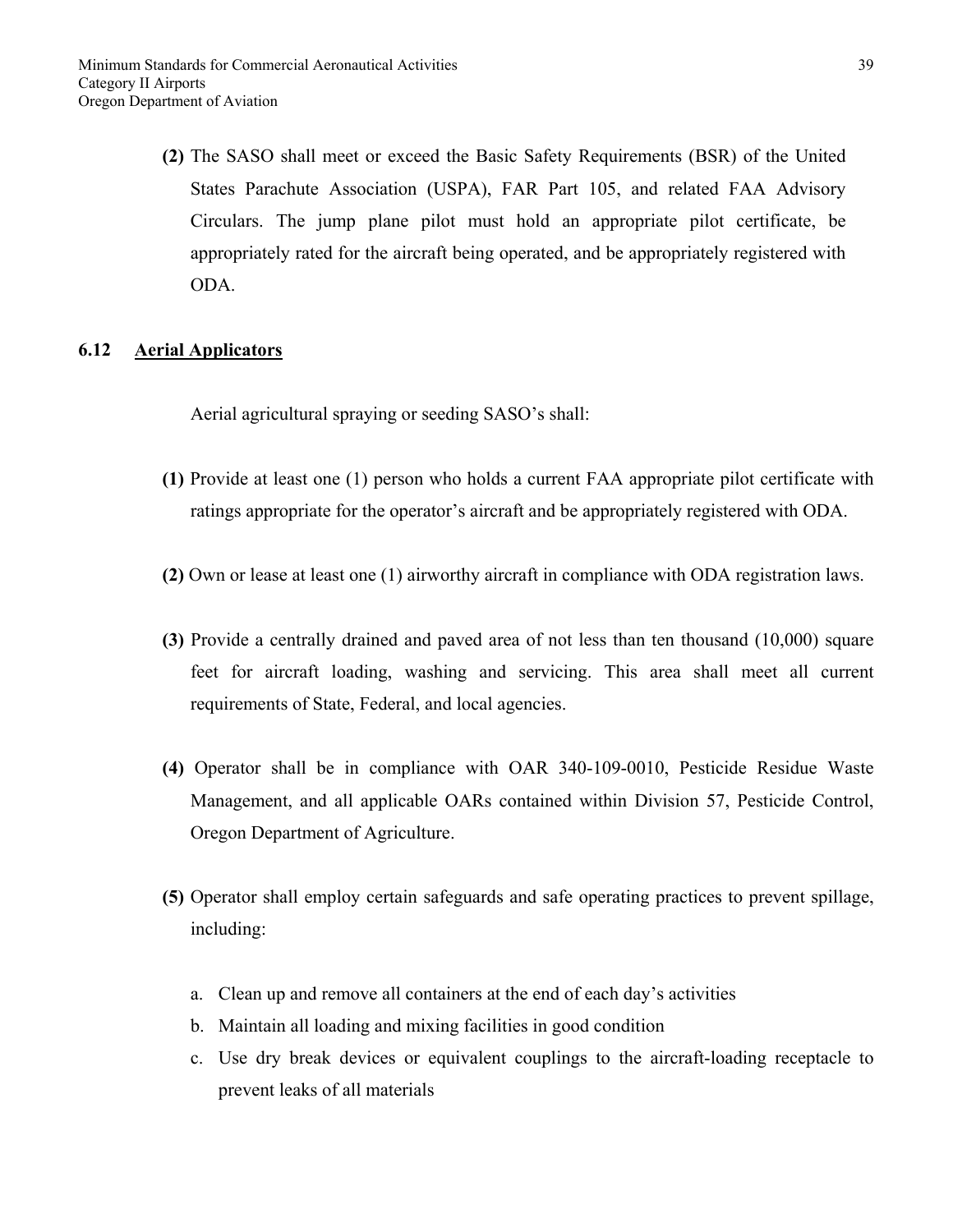- d. Aircraft and loading equipment will be positioned in such a manner as to not interfere with normal aircraft operations at the airport
- e. In the event of a small pesticide or pesticide solution spill, the contaminated surface material will be removed from the premises and the area of the spill will be treated with SuperBugs or an equivalent. In the event of a reportable amount of spilled pesticide, the operator will contain the material and contact those agencies that DEQ regulations require. The operator will have an appropriate spill kit with them whenever working on or from a State-owned airport.
- **(6)** All chemicals stored on airport must be stored in accordance with the Material Safety Data Sheet (MSDS) requirements for that chemical. MSDS sheets for chemicals stored on airport shall be made available to ODA upon request.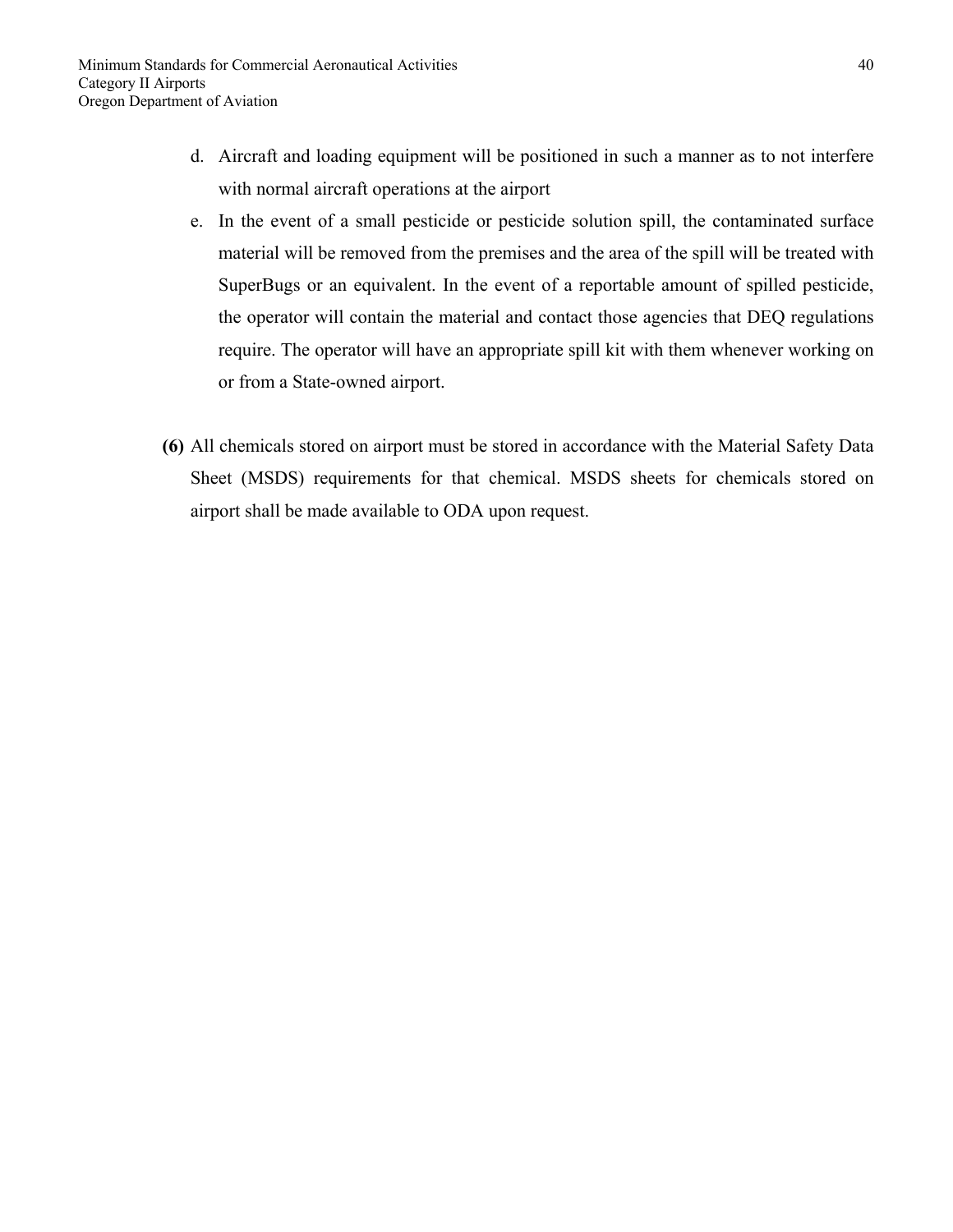#### **SECTION 7 MINIMUM STANDARDS FOR MOBILE SERVICE PROVIDERS**

#### **7.1 General Requirements**

#### *7.1.1 Compliance*

Mobile Service Providers (MSPs) are persons or entities that provide commercial aeronautical services but do not operate out of owned or leased property on the airport. Examples of MSPs include but are not limited to: mobile mechanics, flight instructors, aircraft detailers, and mobile oil recyclers. Each MSP is required to obtain an Airport Operating Permit from ODA. Airport Operating Permits must be renewed annually and require payment of a fee as established in the ODA Rates and Charges Policy.

#### *7.1.2 Responsible Personnel*

Each MSP shall provide ODA, and keep current, a written statement of names, addresses, and contacts of all personnel responsible for the operation and management of the MSP.

#### *7.1.3 Insurance Requirements*

Each MSP shall meet all State of Oregon insurance requirements and shall therefore maintain the types and amounts of insurance as specified in the lease, permit, or agreement.

#### *7.1.4 Personnel Qualifications*

Each MSP shall employ sufficient qualified personnel necessary to meet the Minimum Standards for each aeronautical service provided. However, multiple responsibilities may be assigned to employees where feasible.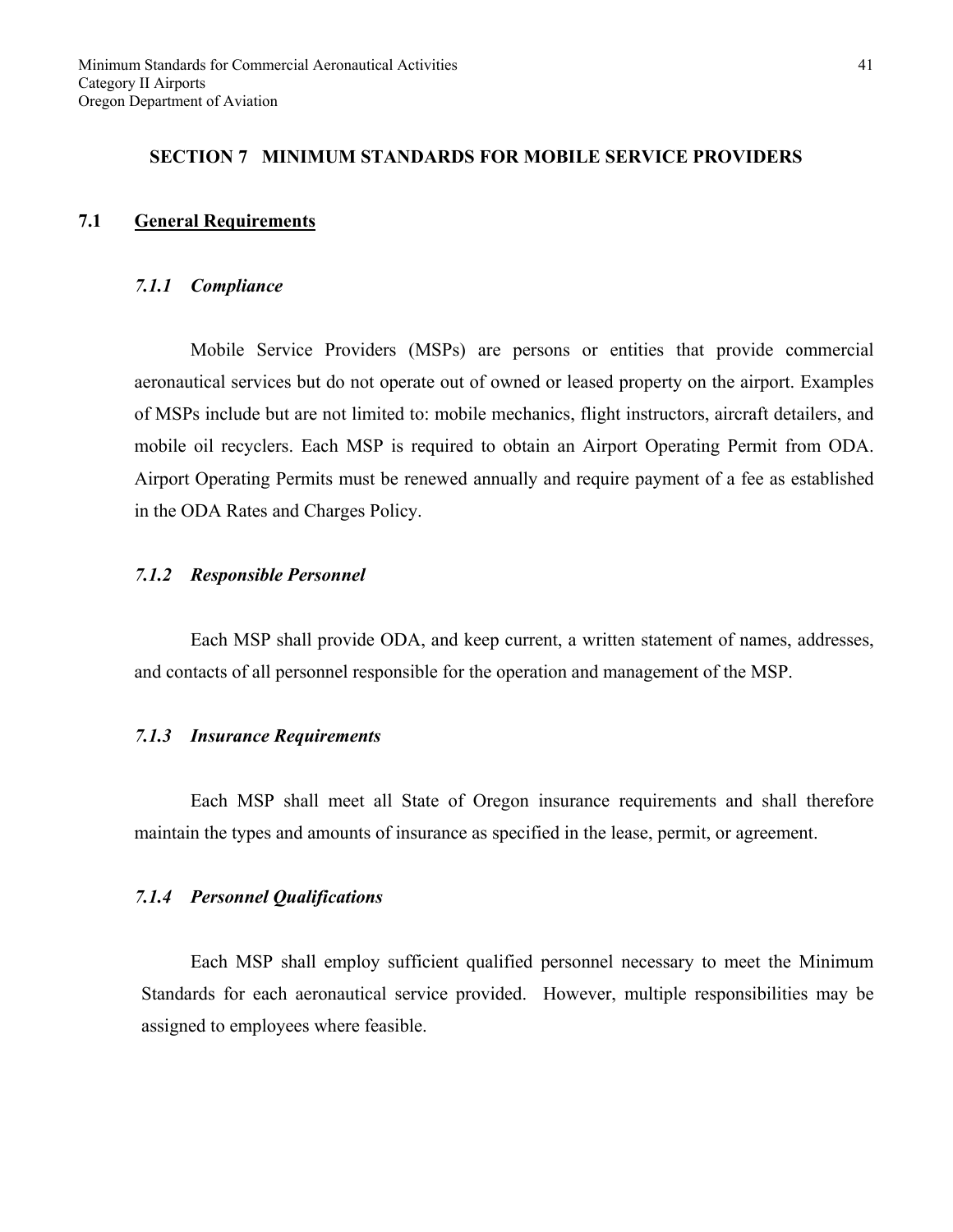# *7.1.5 Registration Requirements*

MSPs that operate aircraft shall ensure that aircraft and pilots are registered in compliance with ODA registration laws.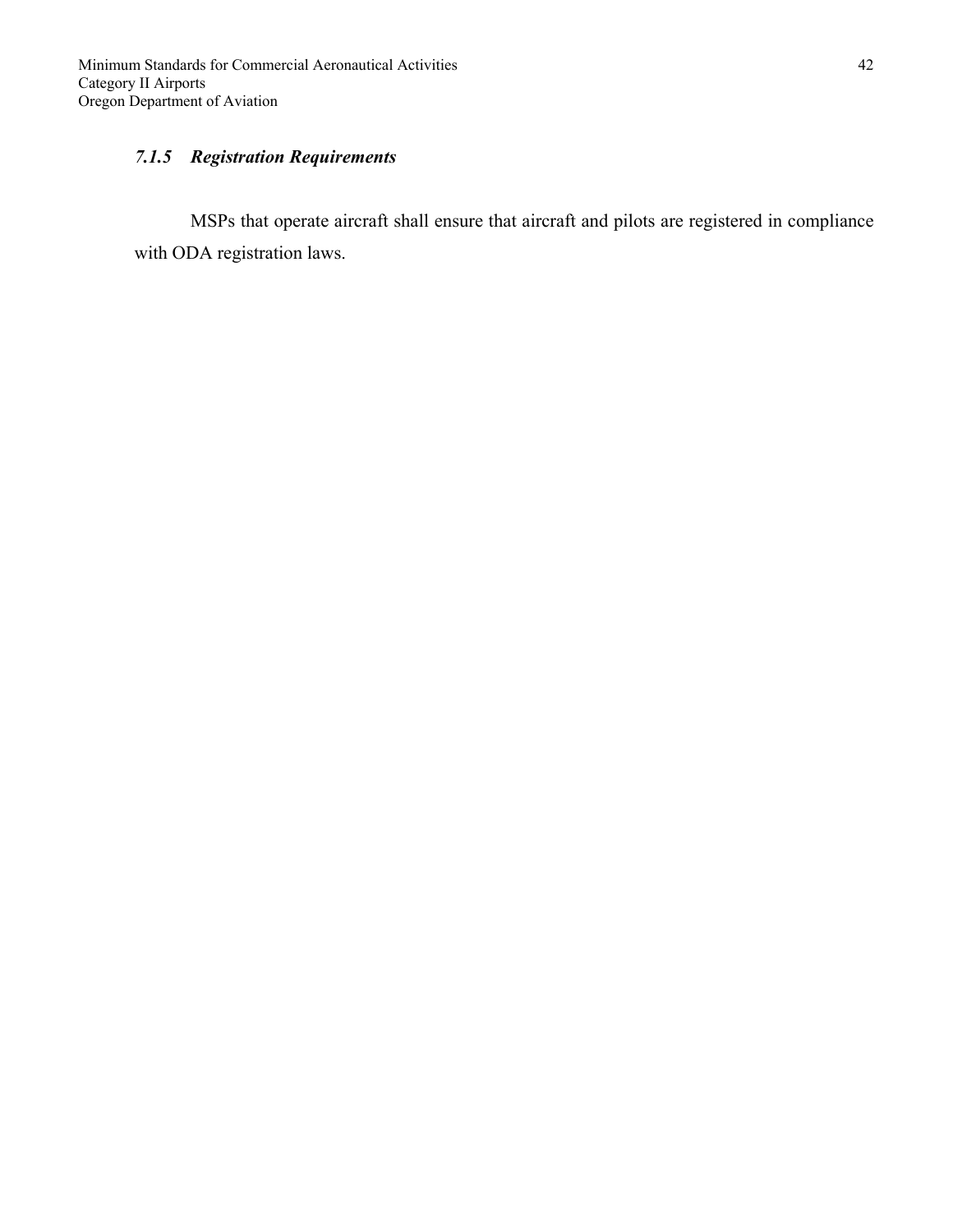#### **SECTION 8 SELF FUELING**

#### **8.1 Authorization Requirements**

Self fueling is the fueling of an aircraft by the pilot using pumps and equipment installed for that purpose. A self fueling facility is for public use by approved cardholders. The fueling facility may or may not be attended by the FBO that owns and operates the equipment.

 The Oregon Department of Aviation has the option to grant authorization for self fueling operations to FBOs All self fueling operators shall apply to and receive approval from the Office of the State Fire Marshal before commencing operations.

#### **8.2 Fuel Products and Hours of Operation**

Any ODA authorized self fueling owner/operator shall be an FBO, as defined in Section 5. In addition, any self fueling owner/operator shall provide, at a minimum, 100LL aviation gasoline. The products and equipment must meet all applicable Federal, State, and local regulations and requirements regarding safety, testing, filtering, inventory management, and quality assurance.

#### **8.3 Fuel Storage and Dispensing Equipment**

The fuel storage areas are the locations on the Airport designated temporarily or permanently by ODA as the only areas in which aviation fuels may be stored.

The fuel storage and dispensing equipment shall meet all applicable Federal, State, and local regulations and requirements, including FAA Advisory Circular 150/5230-4.

# **8.4 Environmental Compliance**

 The FBO providing the self fueling operation shall be knowledgeable of and comply with all Federal, State, and local environmental laws, ordinances, rules and regulations. Operator shall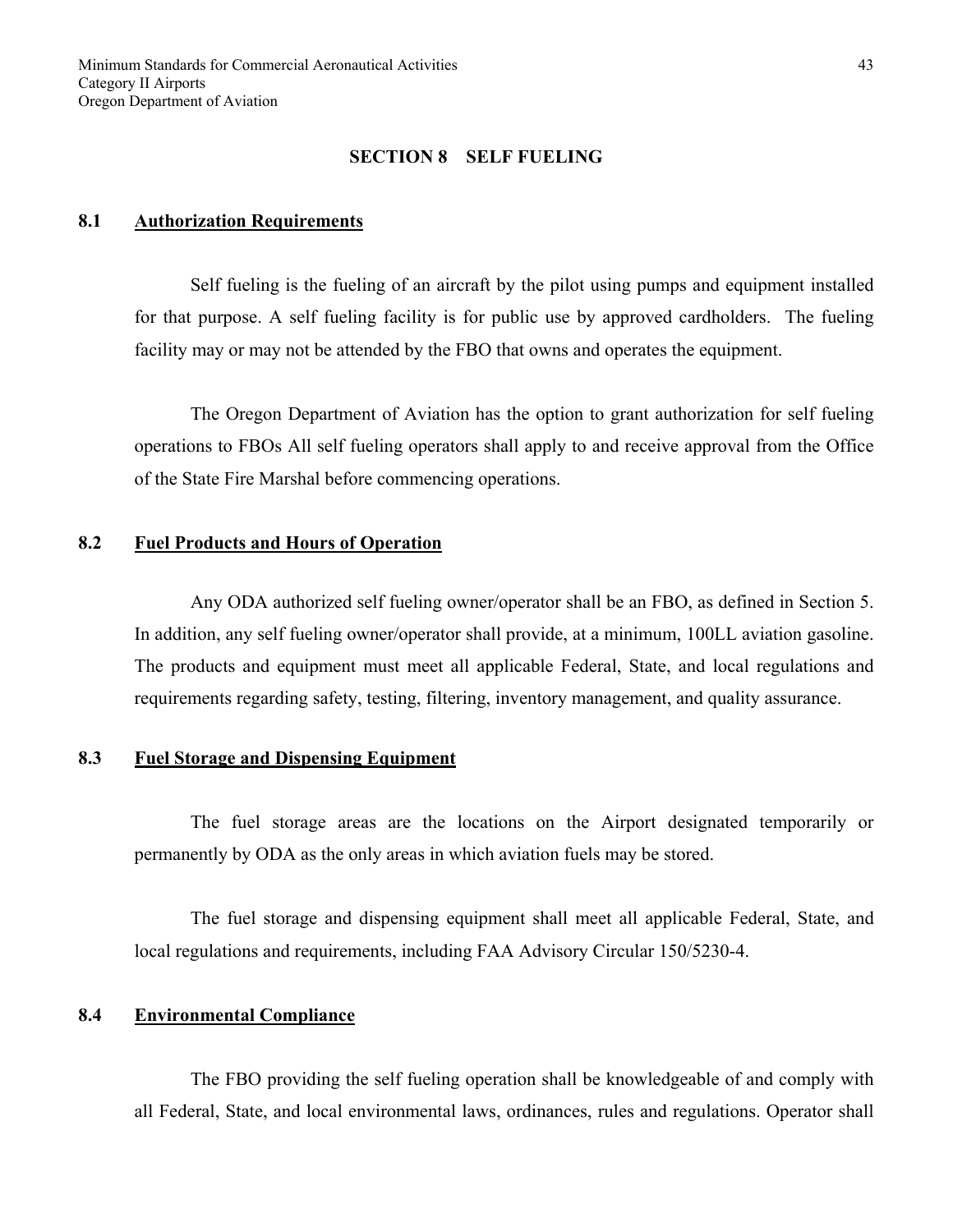provide ODA a current fuel spill prevention, countermeasures, and control plan that contains methods and procedures to prevent, control, and clean up a fuel spill on airport property.

# **8.5 Reporting Requirements**

 Each FBO authorized to install and maintain a self fueling system shall provide monthly fuel inventory reconciliation reports to ODA listing the total amounts of fuel dispensed to all aircraft.